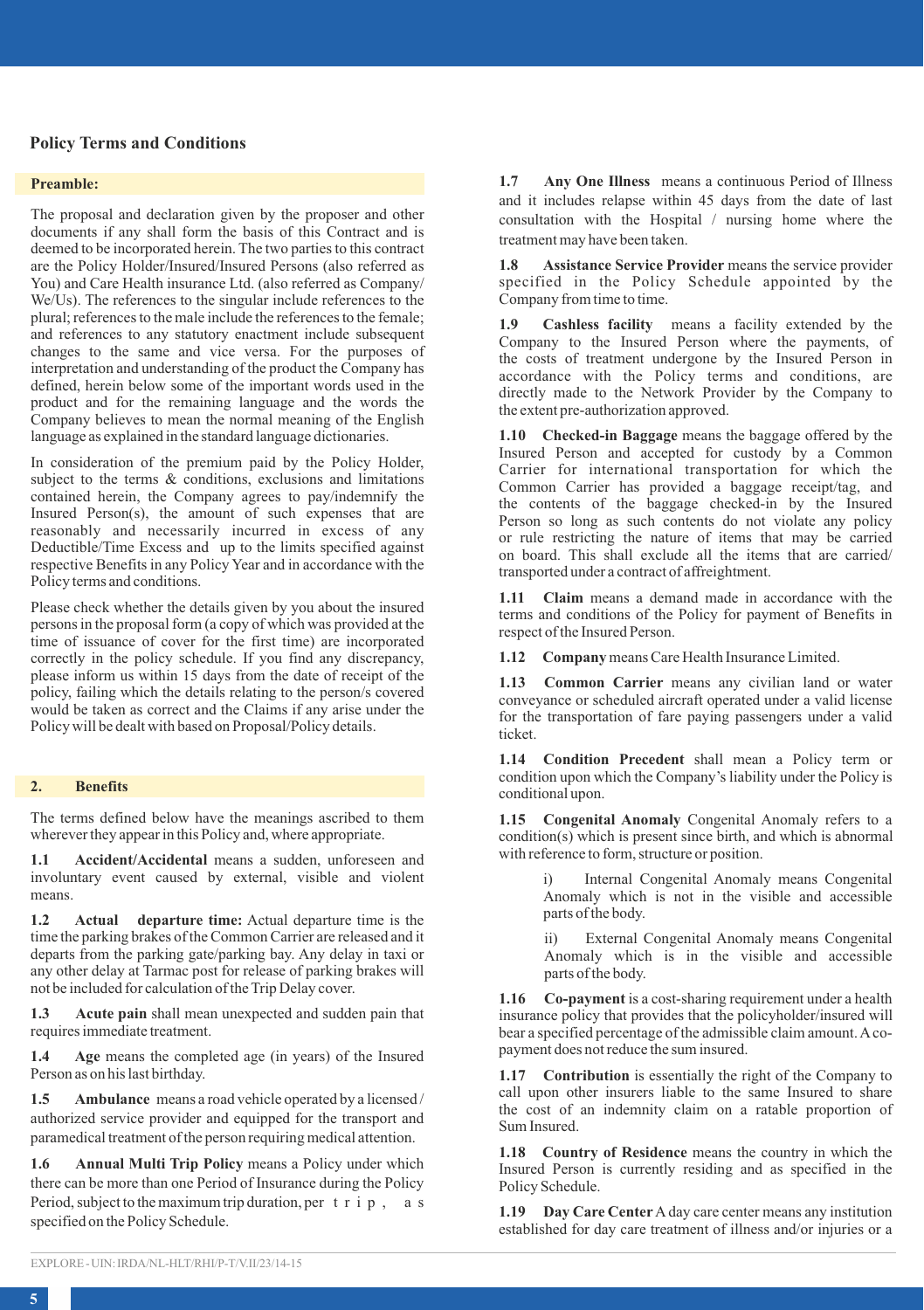medical setup with a hospital and which has been registered with the local authorities, wherever applicable, and is under supervision of a registered and qualified medical practitioner AND must comply with all minimum criterion as under –

- has qualified nursing staff under its employment:
- ii) has qualified medical practitioner/s in charge;
- iii) has fully equipped operation theatre of its own where surgical procedures are carried out;
- iv) maintains daily records of patients and will make these accessible to the insurance company's authorized personnel.
- **1.20 Day Care Treatment** means medical treatment, and/or surgical procedure which is:
	- i) undertaken under General or Local Anesthesia in a hospital/day care center in less than 24 hrs because of technological advancement, and
	- ii) which would have otherwise required hospitalization of more than 24 hours. Treatment normally taken on an out-patient basis is not included in the scope of this definition.

**1.21 Deductible** A Deductible is a cost-sharing requirement under this Policy that provides that the Company will not be liable for a specified rupee amount in case of indemnity policies or for the period of time stated in the Schedule before any benefits are payable by the Company. A Deductible does not reduce the Sum Insured.

**1.22 Dental Treatment** means a treatment related to teeth or structures supporting teeth including examinations, fillings (where appropriate), crowns, extractions and surgery

**1.23 Dependent Child** means a child (natural or legally adopted), who is  $\cdot$ 

- i) Financially dependent on the Policyholder:
- ii) Does not have his independent sources of income; and
- iii) Has not attained Age 25 years.

**1.24 Disclosure to Information Norm** means this Policy shall be void and all premium paid hereon shall be forfeited to the Company, in the event of misrepresentation, misdescription or non-disclosure of any material fact.

**1.25 Emergency** means a medical condition arising out of any Illness or Injury contracted by the Insured Person and declared and certified by the Medical Practitioner, attending to the Insured Person, that immediate treatment is required to save the life of the Insured Person.

**1.26 Emergency Care** means management for an illness or injury which results in symptoms which occur suddenly and unexpectedly, and requires immediate care by a medical practitioner to prevent death or serious long term impairment of the insured Person's health.

**1.27 Geographical Scope** means the countries or geographical boundaries in which the coverage under the Policy is valid as specified in the Policy Schedule.

**1.28 Hazardous Activities (or Adventure sports)** means any sport or activity, which is potentially dangerous to the

Insured Person whether he is trained or not. Such sport/activity includes stunt activities of any kind, adventure racing, base jumping, biathlon, big game hunting, black water rafting, BMX stunt/ obstacle riding, bobsleighing/ using skeletons, bouldering, boxing, canyoning, caving/ pot holing, cave tubing, rock climbing/ trekking/ mountaineering, cycle racing, cyclo cross, drag racing, endurance testing, hand gliding, harness racing, hell skiing, high diving (above  $5$  meters), hunting, ice hockey, ice speedway, jousting, judo, karate, kendo, lugging, risky manual labor, marathon running, martial arts, micro – lighting, modern pentathlon, motor cycle racing, motor rallying, parachuting, paragliding/ parapenting, piloting aircraft, polo, power lifting, power boat racing, quad biking, river boarding, scuba diving, river bugging, rodeo, roller hockey, rugby, ski acrobatics, ski doo, ski jumping, ski racing, sky diving, small bore target shooting, speed trials/ time trials, triathlon, water ski jumping, weight lifting or wrestling of any type.

**1.29 Hijack** means any unlawful seizure or exercise of control, by force or violence or threat of force or violence of the Common Carrier in which the Insured Person is travelling.

**1.30 Hospital** means any institution established for in-patient care and day care treatment of Injury and/or Illness and which has been registered as a Hospital or a clinic as per law rules and/or regulations applicable for the country where the contingency arises.

The term Hospital shall not include a place of rest, a place for the aged, a place for drug-addicts or a place for alcoholics or a hotel, health spa or massage center or the like.

**1.31 Hospitalization** means admission in a Hospital for a minimum period of 24 In-patient Care consecutive hours except for specified procedures / treatments, where such admission could be for a period of less than 24consecutive hours.

**1.32 Identity Proof** means valid Passport, Aadhar Card, Driving license, PAN card, Voter Identity card or any other government recognized identification document.

**1.33 Illness** means a sickness or a disease or a pathological condition leading to the impairment of normal physiological function which manifests itself during the Period of Insurance and requires medical treatment.

a) Acute condition - Acute condition is a disease, illness or injury that is likely to respond quickly to treatment which aims to return the person to his or her state of health immediately before suffering the disease/ illness/ injury which leads to full recovery.

b) Chronic condition - A chronic condition is defined as a disease, illness, or injury that has one or more of the following characteristics:

i) It needs ongoing or long-term monitoring through consultations, examinations, check-ups, and /or tests;

ii) It needs ongoing or long-term control or relief of symptoms;

iii) It requires rehabilitation for the patient or for the patient to be specially trained to cope with it;

- iv) It continues indefinitely;
- v) It recurs or is likely to recur.

**1.34 Immediate Family Member** means an Insured Person's lawful spouse, children and parents only.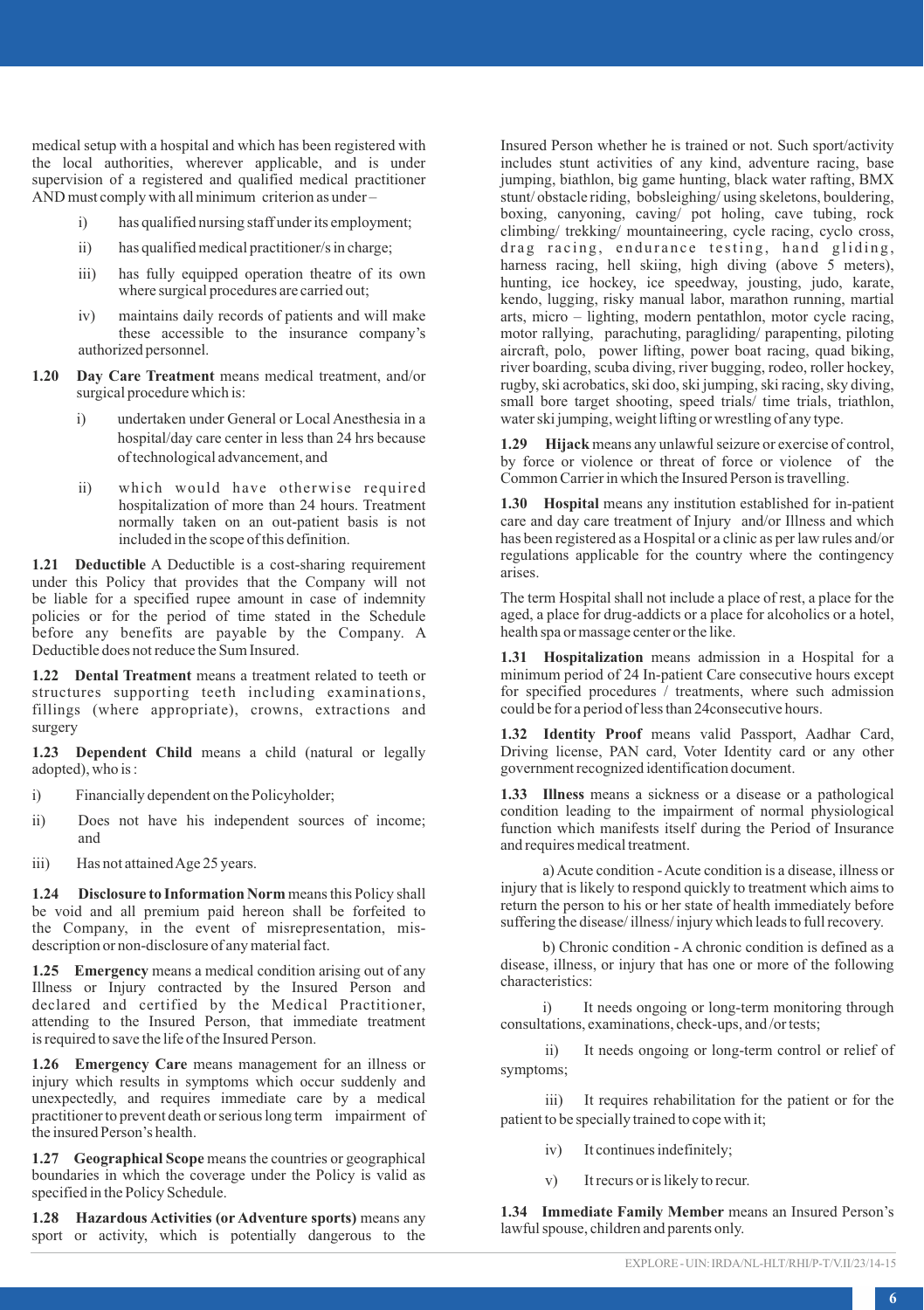**1.35 Injury** means accidental physical bodily harm excluding Illness or disease solely and directly caused by external, violent and visible means which is verified and certified by a Medical Practitioner.

**1.36 In-patient Care** means treatment for which the Insured Person has to stay in a Hospital for more than 24 hours for a covered event.

**1.37 Insured Person (Insured)** means a person whose name specifically appears under Insured in the Policy Schedule and with respect to whom the premium has been received by the Company.

**1.38 Intensive Care Unit (ICU)** means an identified section, ward or wing of a Hospital which is under the constant supervision of a dedicated Medical Practitioner, and which is specially equipped for the continuous monitoring and treatment of patients who are in a critical condition, or require life support facilities and where the level of care and supervision is considerably more sophisticated and intensive than in the ordinary and other wards.

**1.39 ICU Charges: ICU (Intensive Care Unit ) Charges** means the amount charged by a Hospital towards ICU expenses on a per day basis which shall include the expenses for ICU bed, general medical support services provided to any ICU patient including monitoring devices, critical care nursing and intensivist charges

**1.40 Life Threatening Medical Condition** means a medical condition suffered by the Insured Person which has the following characteristics:

i) Markedly unstable vital parameters (blood pressure, pulse, temperature and respiratory rate); or

ii) Acute impairment of one or more vital organ systems (involving brain, heart, lungs, liver, kidneys and pancreas); or

iii) Critical care being provided, which involves high complexity decision making to assess, manipulate and support vital system functions to treat single or multiple vital organ failures and requires interpretation of multiple physiological parameters and application of advanced technology; or

iv) Critical care being provided in critical care area such as coronary care unit, intensive care unit, respiratory care unit, or the emergency department; and certified by the attending Medical Practitioner as a Life Threatening Medical Condition.

**1.41 Maternity Expenses**shall include—

i) Medical treatment expenses traceable to childbirth (including complicated deliveries and caesarean sections incurred during hospitalization).

ii) Expenses towards lawful medical termination of pregnancy during the policy period.

**1.42 Medical Advice** means any consultation or advice from a Medical Practitioner including the issue of any prescription or follow-up prescription.

**1.43 Medical Expenses** means those expenses that an Insured Person has necessarily and actually been incurred for medical treatment on account of Illness or Accident on the advice of the Medical Practitioner, as long as these are no more than would have been payable if the Insured Person had not been insured and no more than other Hospitals or doctors in the same locality would have charged for the same medical treatment.

**1.44 Medical Practitioner** means a person who holds a valid registration from the competent authority as per law rules and/or regulations applicable for the country where the contingency arises and is thereby entitled to practice medicine within its jurisdiction; and is acting within the scope and jurisdiction of his license. This Person should not be the insured person him/herself or an Immediate Family Member of the Insured or the Insured Person's employer/business Partner.

**1.45 Medically Necessary** means any treatment, tests, medication, or stay in Hospital or part of a stay in Hospital which:

i) Is required for the medical management of the Illness or Injury suffered by the Insured Person;

ii) Must not exceed the level of care necessary to provide safe, adequate and appropriate medical care in scope, duration, or intensity;

iii) Must have been prescribed by a Medical Practitioner;

iv) Must conform to the professional standards widely accepted in international medical practice or by the medical community in India.

**1.46 Minor Child** shall mean any child who undertook the trip and is below the age of 18 years at the starting of Period of Insurance.

**1.47 Network Provider** means the Hospitals or health care providers enlisted by the Company or by its Assistant Service Provider and the Company together to provide medical services to the Insured on payment by a Cashless Facility.

**1.48 Nominee** means the person named in the Policy Schedule who is nominated to receive the benefits under this Policy in accordance with the terms of the Policy, if the Policyholder is deceased.

**1.49 Notification of Claim (Intimation)** is the process of notifying a Claim to the Company or Assistant Service Provider through any of the recognized modes of communication

**1.50 OPD treatment**is one in which the Insured visits a clinic / hospital or associated facility like a consultation room for diagnosis and treatment based on the advice o f a Medical Practitioner. The Insured is not admitted as a day care or inpatient.

**1.51 Period of Insurance** means a period within the Policy Period which commences when the Insured Person first boards the Common Carrier by which it is intended that he shall finally leave the Country of Residence and expires automatically on the earliest of:

i) The actual date on which the Insured returns to the Country of Residence; or

ii) Policy Period End Date; or

iii) the expiry of the "Total no. of Travel days" specified in the Policy Schedule from the commencement of the Period of Insurance if the Policy is a Single Trip Policy or the expiry of the "Maximum Trip Duration" specified in the Policy Schedule from the commencement of the Period of Insurance if the Policy is an Annual Multi Trip Policy.

The Policy Schedule shall specify whether the Policy is a Single Trip Policy or an Annual Multi Trip Policy.

**1.52 Physical separation of a hand or foot"** means actual severance of hand at or above the wrist, and of foot at or above the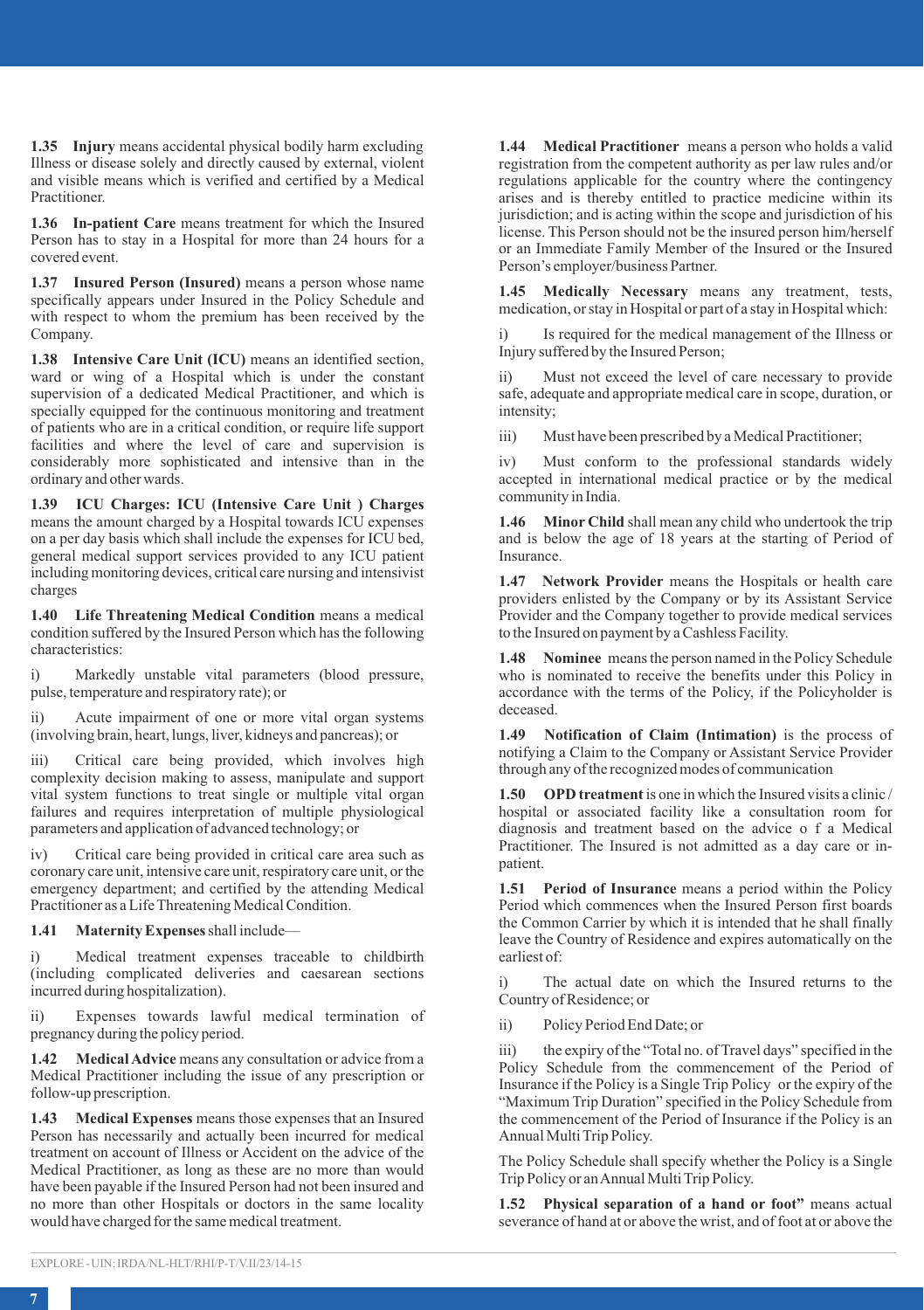ankle.

**1.53 Place of Destination** means the destination place where the journey of the Insured Person, forming part of the Trip, is scheduled to be concluded through a Common Carrier.

**1.54 Place of Origin** means the starting point / place from where the Insured Person's Trip is scheduled to be undertaken through a Common Carrier by which he finally leaves the Country of Residence.

**1.55 Place of Residence** means the dwelling place that the Insured Person is normally and presently resident in as specified as the correspondence address of the Policyholder in the Policy Schedule.

**1.56 Policy** means these Policy Terms & Conditions, the Proposal Form, Policy Schedule and Annexures which form part of the policy contract and shall be read together.

**1.57 Policy Schedule** means the Schedule attached to and forming part of this Policy.

**1.58 Policyholder** means the person named in the Policy Schedule as the Policyholder.

**1.59 Policy Period** means the period commencing from the Policy Period Start Date and ending on the Policy Period End Date as specified in the Policy Schedule.

**1.60 Policy Period End Date** means the date on which the Policy expires, as specified in the Policy Schedule.

**1.61 Policy Period Start Date** means the date on which the Policy commences, as specified in the Policy Schedule.

**1.62 Pre-existing Disease** means any condition, ailment or Injury or related condition(s) for which the Insured Person had signs or symptoms, and / or were diagnosed, and / or received Medical Advice / treatment within 48 months to prior to the first policy issued by the Company.

**1.63 Reasonable and Customary Charges** means the charges for services or supplies, which are the standard charges for the specific provider and consistent with the prevailing charges in the geographical area for identical or similar services, taking into account the nature of the Illness / Injury involved.

**1.64 Room Rent** means the amount charged by a Hospital towards Room & Boarding expenses and shall include the associated medical expenses.

**1.65 Scheduled departure time:** Scheduled departure time of the Common Carrier is the departure time declared by the Common Carrier 6 hours before the actual departure time or as stated in the original ticket (whichever is later)

**1.66 Single Trip Policy** means a Policy under which there cannot be more than one Period of Insurance during the Policy Period.

**1.67 Sound Natural Teeth** means natural teeth that are either unaltered or are fully restored to their normal function and are disease-free, have no decay and are not more susceptible to Injury than unaltered natural teeth.

**1.68 Sum Insured** means the amount specified against each Insured Person in the Policy Schedule which represents the Company's maximum, total and cumulative liability for that Insured Person for any and all Claims incurred in respect of that Insured Person during the Policy Period.

**1.69 Single Trip Policy**means a Policy under which there cannot be more than one Period of Insurance during the Policy Period.

**1.70 Sound Natural Teeth** means natural teeth that are either unaltered or are fully restored to their normal function and are disease-free, have no decay and are not more susceptible to Injury than unaltered natural teeth.

**1.71 Subrogation** means the right of the insurer to assume the rights of the insured person to recover expenses paid out under the policy that may be recovered from any other source.

**1.72 Surgery / Surgical Procedure** means manual and / or operative procedure required for treatment of an Illness or Injury, correction of deformities and defects, diagnosis and cure of diseases, relief of suffering or prolongation of life, performed in a Hospital or day care center by a Medical Practitioner.

**1.73 Terrorism/Terrorist Incident** means any actual or threatened use of force or violence directed at or causing damage, injury, harm or disruption, or commission of an act dangerous to human life or property, against any individual, property or government, with the stated or unstated objective of pursuing economic, ethnic, nationalistic, political, racial or religious interests, whether such interests are declared or not. Terrorism shall also include any act, which is verified or recognized by the relevant Government as an act of terrorism.

**1.74 Time Excess:** Time before/after (as the case may be) when our claim liability doesn't trigger. This refers to specified time period which needs to elapse/pass before or after (as the case may be) to make us liable for benefit payment under the policy.

**1.75 Travelling Companion:** means named person(s) who is/are booked from the start of the Trip or joins the Insured person during the Period of insurance.

**1.76 Unproven / Experimental Treatment** means treatment including drug experimental therapy which is not based on established medical practice in India, is treatment experimental or unproven.

**1.77 Valuables** shall mean and include photographic, audio, video, painting, computer (excluding softwares) and any other electronic equipment, telecommunications, professional equipment and electrical equipment, telescopes, binoculars, antiques, watches, Perfumes, jewelry and gems, furs and articles made of precious stones and metals.

## **2. Benefits**

### **General Conditions applicable to all Benefits:**

(a) Any Benefit shall be available only if the same is specifically mentioned in the Policy Certificate.

(b) Admissibility of a Claim under In-Patient Care (Clause 2.1.1) is a pre-condition to the admission of a Claim under Benefit 2(Daily Allowance), Benefit 3(Compassionate Visit), Benefit 4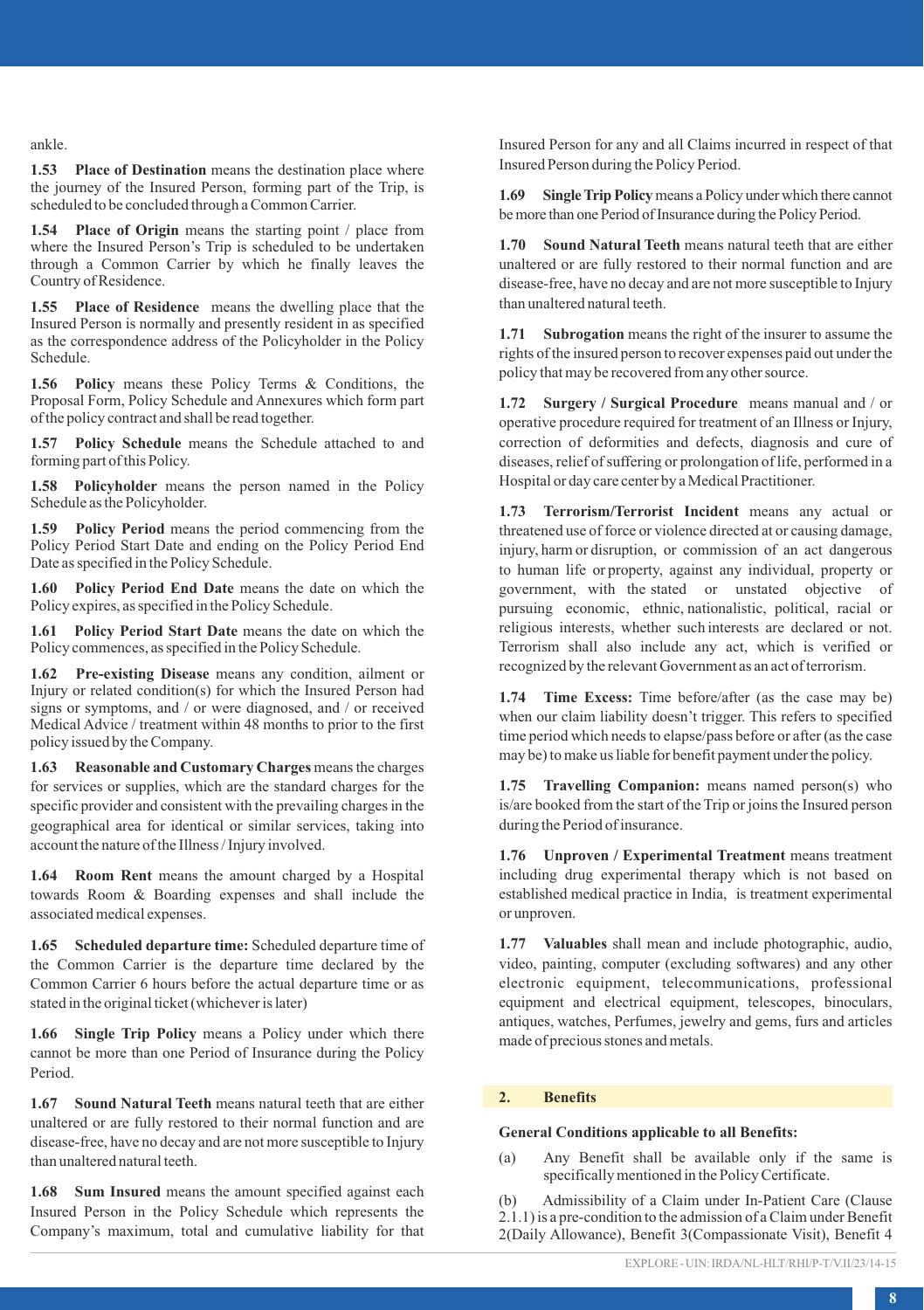(Return of Minor Child), Benefit 5 (Up gradation to Business Class), Optional(Life Threatening Condition for PED), Optional (Medical Expenses due to Accident only), Optional (Waiver of Deductible) Optional (Waiver of Sub-limit), Option of Co-Payment, Optional (Adventure Sports Cover) and the event giving rise to the Claim under In-Patient Care (Clause 2.1.1) shall be within the Period of Insurance for the Claim for such Benefit to be accepted.

(c) The maximum liability of the Company for an Insured Person for any and all Claims incurring under this Policy during the Policy Period for an insured event or occurrence that occurs during the Period of Insurance in relation to that Insured Person shall not exceed the Sum Insured specifically mentioned against each & every Benefit individually in the Policy Schedule for that Insured Person. All Claims shall be payable subject to the terms, conditions and exclusions of the Policy and subject to availability of the Sum Insured.

(d) The currency of the Sum Insured shall correspond to the currency mentioned for respective Benefits.

(e) The Deductible/Time Excess and/or Co-payment amount specified in the Policy Schedule or as opted shall be borne by the Insured Person on each Claim .The Company shall be liable to make payment under the Policy for any Claim in respect of the Insured Person only when the Deductible/Time Excess and/or Co-payment (if applicable) on that Claim is exhausted.

(f) Co-payment if opted will be applicable on each Claim for Hospitalization Expenses, Up-gradation to Business Class, Medical Evacuation, Life Threatening Condition for PED (if opted), Medical Expenses due to Accident only (if opted), Adventure Sports Cover (if Opted).

(g) In case of Multi trip Policy is opted, then Optional Benefit 5: Refund of Visa fee cannot be opted.

(h) Coverage offered under this Policy is same for Single trip and Multi trip plan

## **2.1 Benefit 1 : Hospitalization Expenses**

#### **2.1.1. In-patient Care**

If the Insured Person is hospitalized for Emergency Care of any Illness or Injury during the Period of Insurance, then the Company will indemnify the Medical Expenses incurred on Hospitalization up to the amount specified against this Benefit in the Policy Schedule provided that:

(i) The Hospitalization is on the written advice of a Medical Practitioner; and

(ii) The treatment for the Illness or Injury commences during the Period of Insurance and immediately after the diagnosis of the Illness or occurrence of the Injury.

(iii) Treatment is in line with the applicable treatment procedures at the treating country where the treatment is sought.

(iv) For any Hospitalization less than 24 hours, any Claim under this Benefit will be treated as Day Care Treatment.

#### **2.1.2 Extension to In-patient Care**

A) Treatment at Country of Residence

1) If a Claim is admitted under Clause 2.1.1(In-patient Care),

then the Company will indemnify the Medical Expenses incurred on In-patient Care (Clause 2.1.1) of the Insured Person in the Country of Residence if the Insured Person gets hospitalized within a maximum period of 30 consecutive days from the expiry of original Period of Insurance , provided that:

The admission is required for the same Illness or Injury for which the Claim under Clause 2.1.1 was admitted; and

ii) The Company's pre-authorization for hospitalization in the Country of Residence as specified under this Clause has been obtained or Company is intimated before the discharge in the Country of Residence.

If a Claim is admitted under this Benefit, then the Company will indemnify the reasonable cost of economy airfare(less any cancellation or refund fees) for the Insured Person and one Travelling Companion to return to the Country of Residence from the place of occurrence of the Illness or Injury provided that:

i) The Company shall pay only up to the most economical direct route airfare available on the date of the journey; and

ii) The Company shall indemnify the costs of the Traveling Companion's airfare only if it is Medically Necessary and prescribed by the treating Medical Practitioner for a Traveling Companion to accompany the Insured Person;

Note: In case any Claim has been admitted under Clause 2.1.2(B) (2), then no Claim shall be admitted under Benefit 5 (UPGRADATION OF BUSINESS CLASS) and Benefit 12 (Trip Interruption).

All terms and conditions relating to claims related to In-patient Care only (Clause 2.1.1) applicable to the original policy period shall also apply in this Benefit.

B) SUB-LIMITS

(a) The Company's maximum liability under this Benefit for In-patient Care under an admissible Claim in respect of any Insured Person shall be limited in accordance with the table below:

| <b>Medical Expense</b>                               | Sub-limit                                                                                           |
|------------------------------------------------------|-----------------------------------------------------------------------------------------------------|
| Room Rent including<br>boarding and lodging          | 1.5% of the Sum Insured subject to<br>a maximum of US \$ 2,000 per<br>day / $\in$ 1,500 per day     |
| <b>ICU</b> Charges                                   | 2% of the Sum Insured subject to a<br>maximum of US \$ 3,000 per day/ $\in$<br>$2,250$ per day      |
| Operation Theatre charges<br>(incl. Surgeon Charges) | 10% of the Sum Insured subject to<br>a maximum of US \$ 20,000 per<br>Claim/ $\in$ 15,000 per Claim |
| Anesthesia                                           | 25% of the surgery cost payable                                                                     |
| Ambulance Services                                   | US \$500 per Claim/ $\in$ 375 per Claim                                                             |
| Diagnostics and Radiology<br>Services                | US \$1,000 per Claim/ $\in$ 750<br>per Claim                                                        |
| <b>Medical Practitioners</b><br>visit fees           | US \$100 per visit/ $\epsilon$ 75 per visit<br>subject to maximum of 10 visits<br>per Claim         |
| Miscellaneous Expenses                               | US \$1,000 per Claim/ $\in$ 750 per Claim                                                           |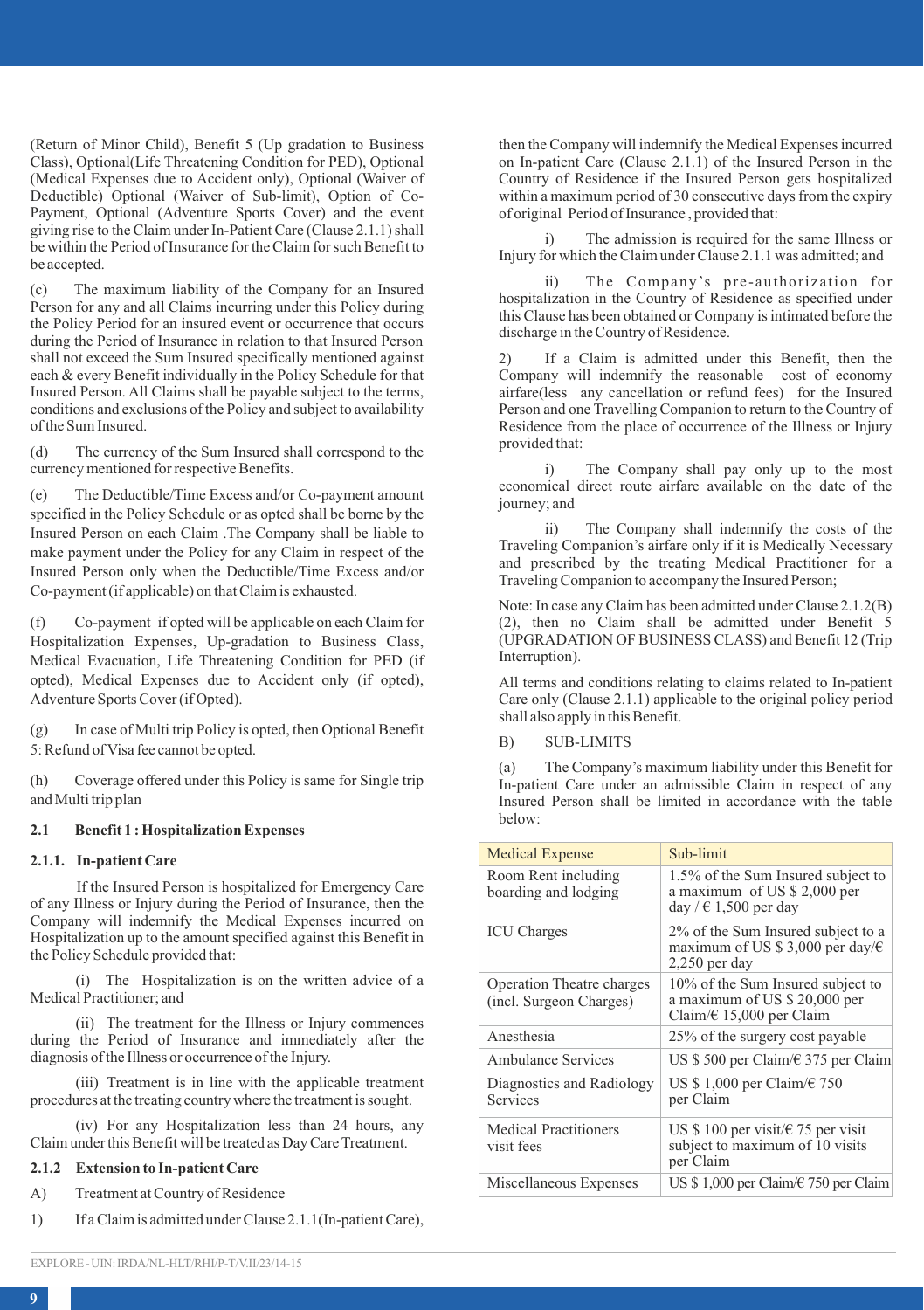#### b) For the purpose of application of the above limits :

Surgery includes operation theatre charges, surgeon fees, implant charges and all other associated charges.

ii) Ambulance Services include cost of transportation of the Insured Person to the nearest Hospital and paramedic services.

iii) Miscellaneous Expenses includes but not limited to the cost of medicines, pharmacy or drugs supplies, nursing charges, external medical appliances as prescribed by a registered Medical Practitioner as necessary and essential as part of the treatment on actual, blood storage and processing charges and any other services which are not specified above.

## **2.1.3 Out-Patient Treatment**

If the Insured Person needs Out-Patient Treatment for Emergency Care of any Illness or Injury during the Period of Insurance and then the Company will reimburse the Medical Expenses and up to the amount specified against this Benefit in the Policy Schedule.

#### **2.1.4 Additional Exclusions applicable to Benefit 1**

Any Claim in respect of any Insured Person for, arising out of or directly or indirectly due to any of the following shall not be admissible under this Benefit unless expressly stated to the contrary elsewhere in the Policy terms and conditions:

(i) Any treatment, which could reasonably be delayed until the Insured Person's return to the Country of Residence.

(ii) Any type of pre-existing disease or illness or injury.

(iii) Any treatment of orthopedic diseases or conditions except for fractures, dislocations and / or Injuries suffered during the Period of Insurance.

(iv) Degenerative or oncological (Cancer) diseases and Circumcision.

(v) Rest or recuperation at a spa or health resort, sanatorium, convalescence home or any institution which is not a Hospital or Day Care Center.

(vi) Routine physical tests and / or examination of any kind not consistent with or incidental to the diagnosis and treatment of any Illness or Injury either in a Hospital or as an outpatient.

(vii) Treatment or surgery or any medical procedure (whether invasive or non-invasive) using a robotic surgical system.

(viii) Expenses incurred will not be payable under following conditions:

Insured decides against the advice of Assistance Service Provider and his/her Medical Practitioner and not get admitted in the Hospital; or

Return to India after the date which was advised by our Assistance Service Provider and Insured's Medical Practitioner.

#### **2.2 Benefit 2 : Daily Allowance**

If the Insured Person is hospitalized as In-patient due to an Emergency for an Illness or Injury, the Company will reimburse the amount specified against this Benefit in the Policy Schedule

for each continuous and completed period of 24 hours of hospitalization, post expiry of first 2 consecutive days of hospitalization, provided that:

i) Claim is admissible under In-Patient Care (Clause 2.1.1) ;and

ii) The Company will be liable to Pay for maximum 5 consecutive days of hospitalization.

#### **2.3 Benefit 3 : Compassionate Visit**

(a) The Company will reimburse, up to the amount specified against this Benefit in the Policy Schedule, the reasonable expenses incurred for the cost of a return economy class air ticket or equivalent by the most direct route from the Country of Residence of an Immediate Family Member (one adult) to the place of hospitalization of the Insured Person, provided that:

(i) The claim is admissible under In-Patient Care (Clause  $2.1.1$ ) ;and

(ii) The treating Medical Practitioner prescribes that the attendance of an Immediate Family Member is necessary during the hospitalization of the Insured; and Insured's Immediate Family Member (one adult) travel from the Country of Residence should commence within the period of hospitalization of the Insured for which period his/her presence is necessary; and

(iii) The treating Medical Practitioner certifies that the Insured Person is required to be hospitalized for at least 5 consecutive days; and

(iv) The Immediate Family Member's return travel to the Country of Residence shall commence not later than the date of the Insured Person's return to the Country of Residence; and

(v) The claim under this Cover will be admissible provided that no adult member of Insured's Immediate Family is present at the place of Insured's hospitalization.

### **2.4 Benefit 4 : Return of MinorChild**

The Company will reimburse the reasonable expenses up to the amount specified against this Benefit in the Policy Schedule, for the reasonable cost of an economy class air ticket or equivalent less any actual/possible refund of the scheduled return ticket of the Minor Child Incurred for sending the Minor Child back to the Country of Residence in the unfortunate event of death of the Insured whilst abroad during the Period of Insurance or the Insured being admitted as In-patient consequent upon any Injury sustained and / or Illness, contracted at any place being part of the trip hereunder provided that:

(i) The claim is admissible under In-Patient Care (Clause 2.1.1) ;and

(ii) The Insured Person's child is covered under this Policy as Insured Person or is covered under a different Policy of the same Product issued by the Company for the overlapping Period of Insurance; and

(iii) The treating Medical Practitioner certifies that the Insured Person is required to be hospitalized for at least 5 consecutive days; and

(iv) The claim under this Cover will be admissible provided that no adult member of Insured's Immediate Family is present at the place of Insured's hospitalization; and

(v) The Insured Person's child return travel to the Country of Residence shall commence within 5 consecutive days from the commencement of the Insured Person's hospitalization.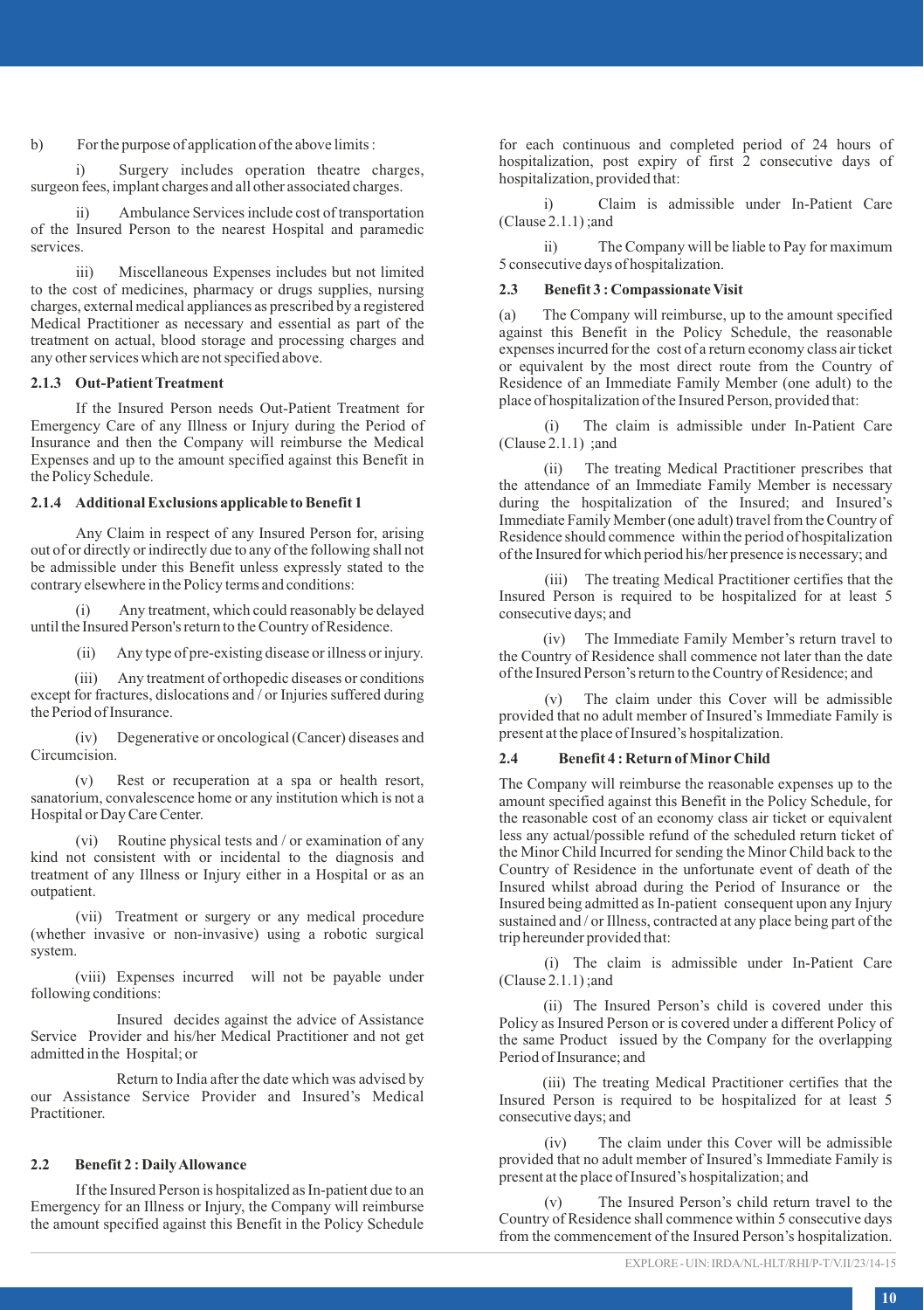In case, the Insured does not opt for the above option and if an attendant is necessary to ensure the safety and welfare of Minor Child at the place of hospitalization. The Company will pay for the reasonable cost of transportation for the most direct and economical flight of the attendant from his/her origin or Country of Residence only if his travel commences within the 5 consecutive days of hospitalization of the Insured.

#### **2.5 Benefit 5 : Up-Gradation to Business Class**

The Company will reimburse, up to the amount specified against this Benefit in the Policy Schedule, the reasonable expenses incurred in respect of the Insured Person's up-gradation to a business class air ticket by the most direct route from the place of hospitalization of the Insured Person to the Country of Residence, provided that:

(i) The claim is admissible under In-Patient Care (Clause 2.1.1) ;and

(ii) The treating Medical Practitioner certifies that the Insured Person is required to be hospitalized for at least 5 consecutive days; and

(iii) The Insured Person's return air travel to the Country of Residence shall commence not later than 20 consecutive days from the discharge of Insured Person; and

(iv) If the Insured Person's air ticket can be up-graded from economy class to business class, the Company's maximum liability under this Benefit shall be limited to the difference in cost between the economy class air ticket and business class air ticket; and

(v) If the Insured Person's economy class air ticket cannot be up-graded, then the Company's maximum liability under this Benefit shall be limited to the cost of cancellation and the difference between the reasonable cost of the new business class ticket and the refund amount received on the economy class ticket cancelled ;and

(vi) The Company shall not be liable to make any payment under this Benefit if the Insured Person was originally booked to return to the Country of Residence on a business class air ticket.

**Note:** In case any Claim is made under this Benefit, no Claim shall be accepted under Cost of economy airfare for returning to Country of Residence (Clause 2.1.2(B)).

## **2.5 Benefit 6 : Dental Treatment**

The Company will indemnify, the Medical Expenses up to the amount specified against this Benefit in the Policy Schedule, incurred for "Dental Treatment" during the Period of Insurance in connection with any Injury to the Insured Person's Sound Natural Teeth or any Acute Pain to the Insured Person's Sound Natural Teeth during the Period of Insurance.

Additional Exclusions applicable to this Benefit

(i) Any type of pre-existing disease or illness or injury.

(ii) Cementing or fixation of tooth or teeth bridge/s, permanent or temporary crowns, artificial tooth or teeth.

(iii) Beauty and/ or cosmetic treatment and/ or reconstructive plastic surgery in any form or manner.

(iv) Treatment, which could reasonably be delayed until the Insured Person's return to the Country of Residence.

**Note:** Clause 5(g) under General Exclusions is superseded to the extent covered under this Benefit.

## **2.5 Benefit 5 : Up-gradation to Business Class**

- (a) If the Insured Person is hospitalized for Emergency Care of any Illness or Injury for a period of 5 consecutive days or more during the Period of Insurance, the Company will indemnify, up to the amount specified against this Benefit in the Policy Certificate, the reasonable expenses incurred in respect of the Insured Person's up-gradation to a business class air ticket by the most direct route from the place of Hospitalization of the Insured Person to the Country of Residence, provided that:
	- (i) The Insured Person's return air travel to the Country of Residence shall commence not later than 20 days from the discharge of Insured Person from Hospital; and
	- (ii) If the Insured Person's air ticket can be up-graded from economy class to business class, the Company's maximum liability under this Benefit shall be limited to the difference in cost between the economy class air ticket and business class air ticket; and
	- (iii) If the Insured Person's economy class air ticket cannot be up-graded, then the Company's maximum liability under this Benefit shall be limited to the cost of cancellation and the difference between the cost of the new business class ticket and the refund amount received on the economy class ticket cancelled.
	- (iv) The Company shall not be liable to make any payment under this Benefit if the Insured Person was originally booked to return to the Country of Residence on a business class air ticket.
- (b) In case any Claim is made under this Benefit, no Claim shall be made under Clause 2.1.1(D).

#### **(c) Documents to be submitted for any Claim under this Benefit:**

It is a condition precedent to the Company's liability under this Benefit that the following information and documents shall be submitted to the Company or the Assistance Service Provider immediately and in any event within 30 days of the event giving rise to the Claim under this Benefit:

- (i) A certificate from the Medical Practitioner specifying the minimum period of Hospitalization.
- (ii) Discharge summary of the Hospital furnishing details including the date of admission and date of discharge.
- (iii) Copy of the economy class air ticket issued by the Common Carrier indicating the cost the ticket and receipt for the refund of the fare of the Common Carrier and the cancellation charges retained.
- (iv) Boarding pass and copy of business class ticket confirming the return journey and the cost of ticket.

### **2.6 Benefit 6 : Dental Treatment**

(a) The Company will indemnify, up to the amount specified against this Benefit in the Policy Certificate, the Medical Expenses incurred for "Dental Treatment" during the Period of Insurance in connection with any Injury to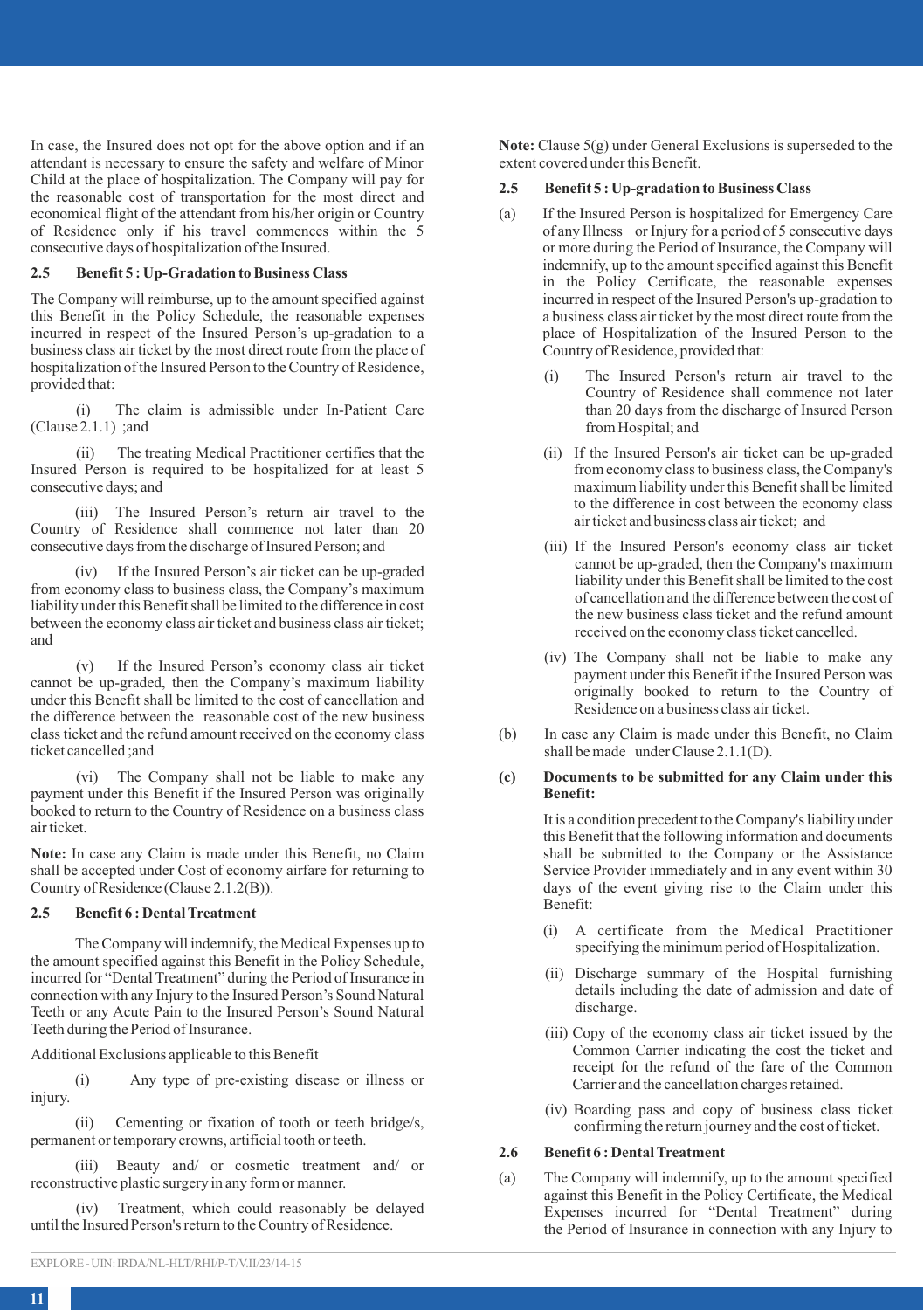the Insured Person's Sound Natural Teeth during the Period of Insurance provided that:

- The treatment is provided by a Medical Practitioner qualified in practicing dentistry or dental surgery; and
- (ii) The Company's maximum and total liability per tooth shall not exceed the amount specified in the Policy Certificate; and
- (iii) The amount assessed by the Company on each admitted Claim for the Insured Person under this Benefit shall be reduced by the Deductible. The Company shall be liable to make payment under the Policy for any Claim in respect of the Insured Person only when the Deductible on that Claim is exhausted.
- (iv) For the purposes of this Benefit only:

**Sound Natural Teeth** means natural teeth that are either unaltered or are fully restored to their normal function and are disease-free, have no decay and are not more susceptible to Injury than unaltered natural teeth;

(b) Clause 3 (h) is superseded to the extent covered under this Benefit.

### **(c) Exclusions Applicable To Benefit 6**

Any Claim in respect of any Insured Person for, arising out of or directly or indirectly due to any of the following shall not be admissible under this Benefit unless expressly stated to the contrary elsewhere in the Policy terms and conditions:

(i) Treatment, which could reasonably be delayed until the Insured Person's return to the Country of Residence.

### **(d) Documents to be submitted for Claim under this Benefit**

It is a condition precedent to the Company's liability under this Benefit that the following information and documents shall be submitted to the Company or the Assistance Service Provider immediately and in any event within 30 days of the event giving rise to the Claim under this Benefit:

- (i) Original pathological or diagnostic reports and medical prescriptions issued by the treating Medical Practitioner or Hospital;
- (ii) Original Bills and receipts for:
	- I. Fees paid to the Medical Practitioner and special nursing charges; and
	- II. Charges incurred towards any and all test and/or examinations rendered in connection with the treatment.
- (iii) Charges incurred towards medicines or drugs purchased from a registered pharmacy other than the Hospital duly supported by the prescriptions of the Medical Practitioner attending to the Insured Person;
- (iv) Any other information or documents related to the treatment taken.
- (a) If the Insured Person suffers an Injury during the Period of Insurance solely and directly due to an Accident that occurs during the Period of Insurance, which directly results in:
	- (i) The Insured Person's death within 12 months of the occurrence of the Injury; or
	- (ii) The Insured Person's Permanent Total Disablement within 12 months of the occurrence of the Injury such that the Insured Person is unable to resume his normal occupation or engage in similar gainful employment due to the Permanent Total Disability suffered.

The Company will pay the Sum Insured will pay in accordance with the table below :

|                | S.No. Event                                                                                                                                                                                                                                                                                                                                                      | % of the Sum Insured<br>of this Benefit payable |
|----------------|------------------------------------------------------------------------------------------------------------------------------------------------------------------------------------------------------------------------------------------------------------------------------------------------------------------------------------------------------------------|-------------------------------------------------|
| 1              | Accidental Death                                                                                                                                                                                                                                                                                                                                                 | 100%                                            |
| $\overline{c}$ | Permanent Total Disablement (PTD)<br>means<br>A. The total and irrecoverable loss<br>of sight of both eyes, or actual<br>loss by physical separation of two<br>entire hands or two entire feet, or<br>one entire hand and one entire<br>foot, or loss of sight of one eye<br>and actual loss by physical<br>separation of one entire hand or<br>one entire foot; | 100%                                            |
|                | B. Loss of sight of one eye, or actual<br>loss by physical separation of one<br>entire hand or one entire foot                                                                                                                                                                                                                                                   | 50%                                             |

(I) For the purpose of this Benefit only, "Physical separation of a hand or foot" means actual severance of hand at or above the wrist, and of foot at or above the ankle.

#### **(b) Documents to be submitted for any Claim under this Benefit:**

It is a condition precedent to the Company's liability under this Benefit that the following information and documents shall be submitted to the Company or the Assistance Service Provider immediately and in any event within 30 days of the event giving rise to the Claim under this Benefit:

- (i) Medical reports giving the details of the Accident, nature of the Injury, the extent of disability (if applicable) and the details of treatment provided.
- (ii) Death certificate (if applicable)
- (iii) Postmortem report, if conducted
- (iv) Police report.
- (v) Medical Practitioner's certificate in case of Injury stating the reasons for and the extent of the Injury.

**2.7 Benefit 7 : Personal Accident**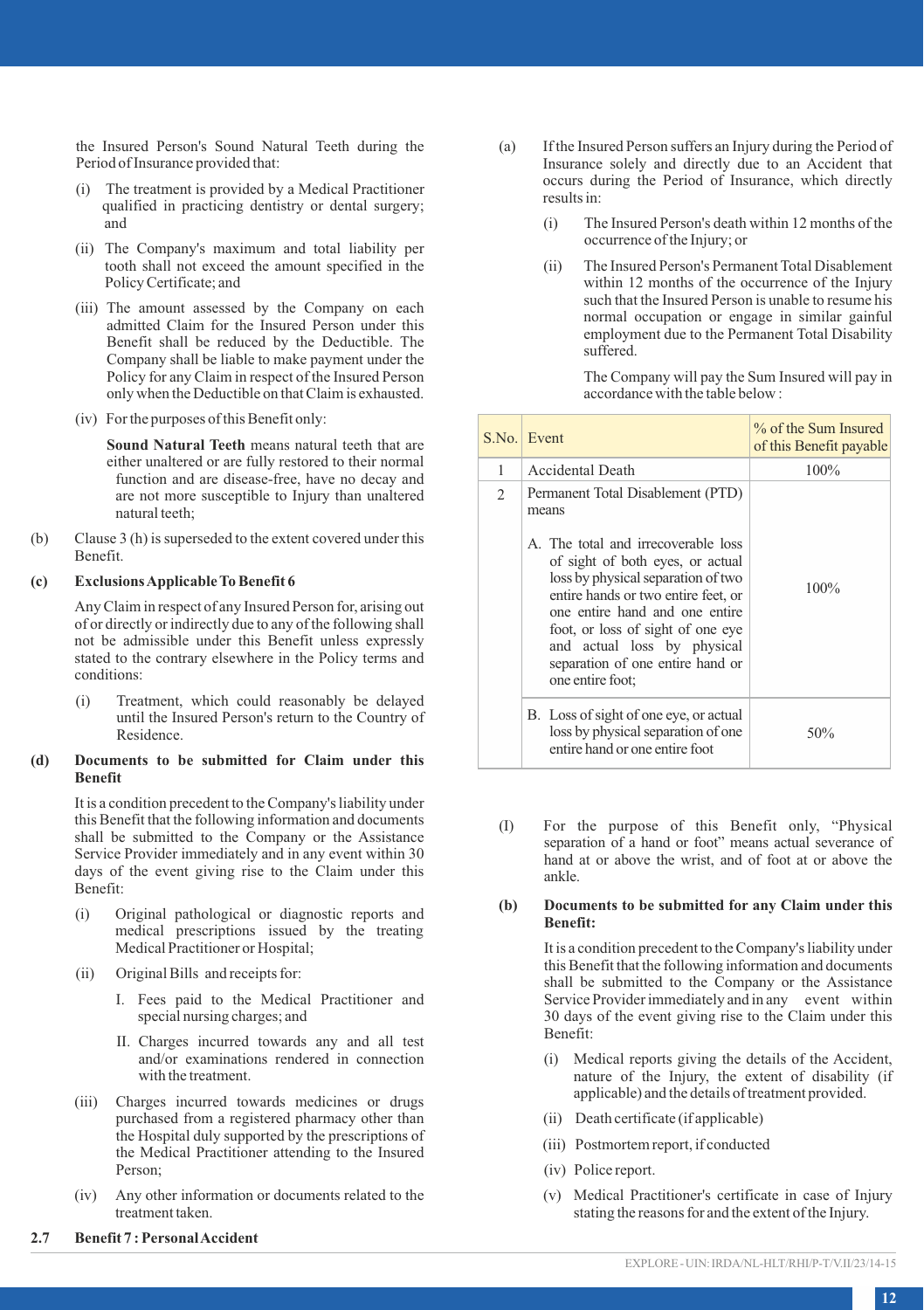### **2.8 Benefit 8 : Common Carrier Accidental Death**

(a) If the Insured Person dies within twelve months due to any Injury sustained solely and directly due to an Accident during the Period of Insurance whilst mounting into or dismounting from or travelling in a Common Carrier on a valid ticket, the Company will pay the Sum Insured as specified against this Benefit.

### **(b) Documents to be submitted for any Claim under this Benefit:**

It is a condition precedent to the Company's liability under this Benefit that the following information and documents shall be submitted to the Company or the Assistance Service Provider immediately and in any event within 30 days of the event giving rise to the Claim under this Benefit:

- (i) Medical reports giving the details of the Accident and nature of Injury.
- (ii) Death certificate.
- (iii) Postmortem report, if conducted.
- (iv) Police report.
- (v) Valid ticket or certificate from the Common Carrier establishing the Insured Person's bonafide travel in the affected Common Carrier at the time of the Accident.

### **2.9 Benefit 9 : Medical Evacuation**

- (a) The Company will indemnify, up to the amount specified against this Benefit in the Policy Certificate, for the reasonable cost incurred for the medical evacuation of the Insured Person in an Emergency through an Ambulance
- 

o r any other transportation and evacuation services, (including necessary medical care en-route forming part of the treatment) for any Illness contracted or Injury sustained by the Insured Person during the Period of Insurance, provided that:

- (i) The treating Medical Practitioner certifies in writing that the severity or the nature of the Insured Person's Illness or Injury warrants the Insured Person's Emergency medical evacuation;
- (ii) These transportation expenses are limited to transporting the Insured Person from the place of contracting or sustaining such Illness or Injury to the nearest appropriate Hospital;
- (iii) The services under this Benefit shall only be provided on a cashless basis if the costs are authorized by the Company or the Assistance Service Provider in advance, unless the Insured Person has a Life Threatening Medical Condition and the Policyholder or the Insured Person (or his representatives) arrange for the Emergency medical evacuation at their own cost and expense in which case the Company will indemnify the costs incurred on the Emergency medical evacuation in accordance with the terms of this Benefit;
- **(b) Documents to be submitted for any Claim under this Benefit :**

It is a condition precedent to the Company's liability under this Benefit that the following information and documents shall be submitted to the Company or the Assistance Service Provider immediately and in any event within 30 days of the event giving rise to the Claim under this Benefit:

- (i) Medical reports and transportation details issued by the evacuation agency, prescriptions and medical report by the attending Medical Practitioner furnishing the name of the Insured Person and details of treatment rendered along with the statement confirming the necessity of evacuation;
- (ii) Documentary proof for all expenses incurred towards the Medical Evacuation.

### **2.10 Benefit 10 : Repatriation of Mortal Remains**

(a) If the Insured Person dies solely and directly due to an Accident during the Period of Insurance, the Company will indemnify, up to the amount specified against this Benefit in the Policy Certificate, the costs of repatriation of the mortal remains of the Insured Person back to the Place of Residence or, up to an equivalent amount, for a local burial or cremation at the place where death has occurred.

### **(b) Documents to be submitted for any Claim under this Benefit :**

It is a condition precedent to the Company's liability under this Benefit that the following information and documents shall be submitted to the Company or the Assistance Service Provider immediately and in any event within 30 days of the event giving rise to the Claim under this Benefit:

- (i) Copy of the death certificate providing details of the place, date, time, and the circumstances and cause of death;
- (ii) Copy of the postmortem certificate, if conducted;
- (iii) Documentary proof for expenses incurred towards disposal of the mortal remains;
- (iv) In case of transportation of the body of the deceased to the Country of Residence or Place of Residence, the receipt for expenses incurred towards preparation and packing of the mortal remains of the deceased and also for the transportation of the mortal remains of the deceased.

### **2.11 Benefit 11 : Trip Cancellation and Interruption**

### **2.11.1 Trip Cancellation**

- A. If the Insured Person's outward journey as a fare paying passenger from the Country of Residence to an international Place of Destination on a Common Carrier is unavoidably cancelled before the commencement of the Period of Insurance due to any of the reasons specified herein below, then the Company will indemnify, up to the amount specified against this Benefit in the Policy Certificate, for those travel expenses that the Policyholder incurred and cannot recover and for which no value can be derived without knowledge of the likelihood of cancellation:
	- (i) The Insured Person's Immediate Family Member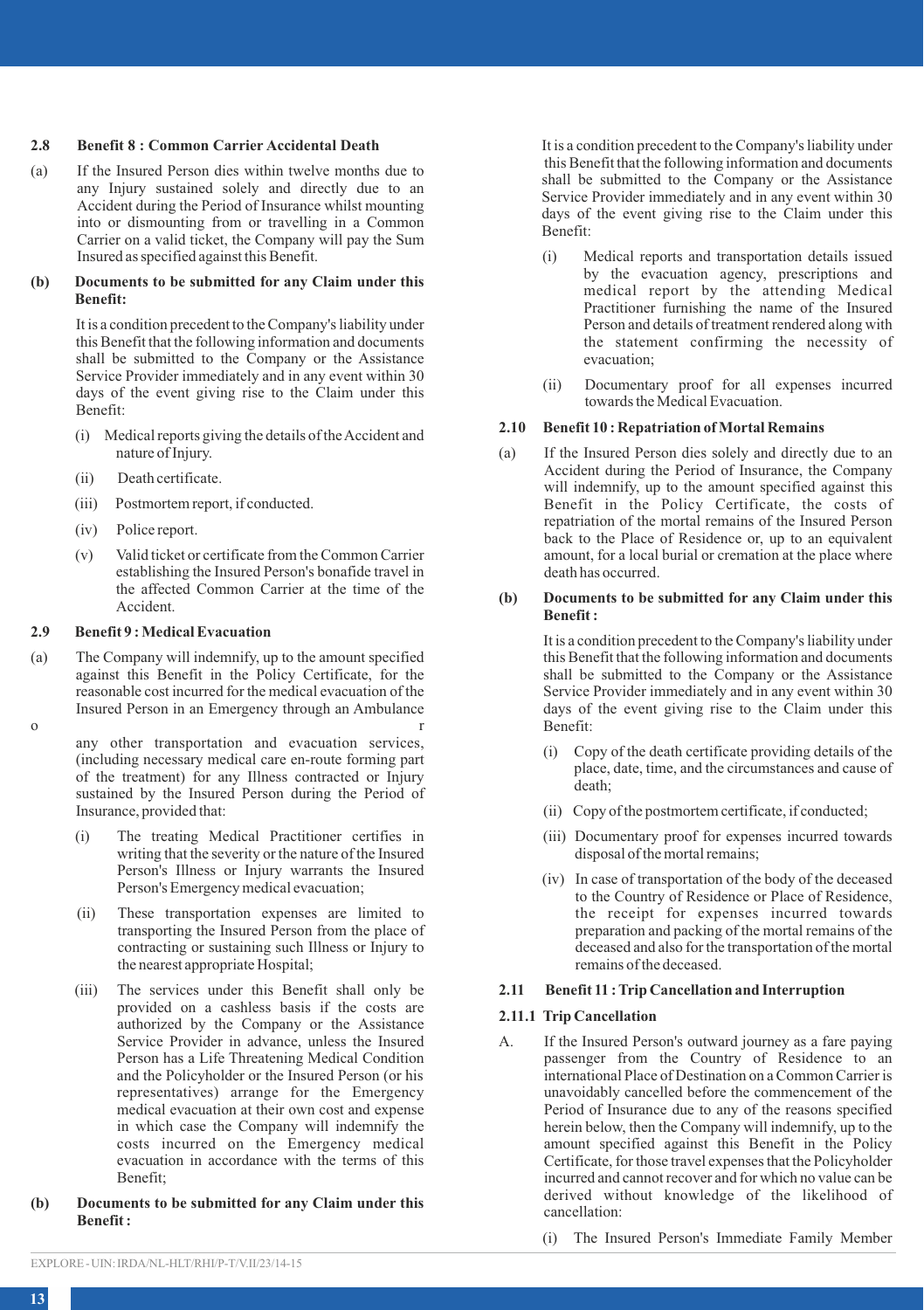dies or is Hospitalized in an Emergency due to an unforeseen Illness or Injury for at least 2 consecutive days provided that such Illness or Injury shall not first occur earlier than 10 consecutive days from the scheduled commencement of the Period of Insurance; or

- (ii) The Insured Person is Hospitalized in an Emergency due to an unforeseen Illness or Injury and such Hospitalization commences within 10 days from the scheduled commencement of the Period of Insurance and continues for at least 2 consecutive days and the treating Medical Practitioner certifies in writing that the Insured Person is not fit to undertake travel;
- (iii) Earthquake, storm, flood, inundation, cyclone or tempest provided that the peril takes place prior to the commencement of the Period of Insurance at or in the vicinity of the Place of Origin of the journey, the ultimate scheduled Place of Destination or any intermediate place which is involved in or related to the proposed journey.
- (iv) Terrorism provided that the peril takes place prior to the commencement of the Period of Insurance at or in the vicinity of the Place of Origin of the journey, the ultimate scheduled Place of Destination or any intermediate place which is involved in or related to the proposed journey;
- B. Any amount refunded to the Insured Person by the Common Carrier in relation to the cancellation shall be deducted from the amount payable to the Insured Person under this Benefit.

### **2.11.2 Trip Interruption**

- A. If the Insured Person's overseas stay is unavoidably curtailed after the commencement of the Period of Insurance due to any of the reasons as specified herein below, then the Company will indemnify the costs of economy airfare of the Insured Person to return to the Country of Residence:
	- (i) The Insured Person's Immediate Family Member dies or is Hospitalized in an Emergency due to an unforeseen Illness or Injury and such Hospitalization continues for at least 2 consecutive days;
	- (ii) Earthquake, storm, flood, inundation, cyclone or tempest provided that the peril takes place after the commencement of the Period of Insurance at or in the vicinity of the Place of Origin of the journey, the ultimate scheduled Place of Destination or any intermediate place which is involved in or related to the proposed journey.
	- (iii) Terrorism provided that the peril takes place after the commencement of the Period of Insurance at or in the vicinity of the Place of Origin of the journey, the ultimate scheduled Place of Destination or any intermediate place which is involved in or related to the proposed journey;
- B. Any amount refunded to the Insured Person by the Common Carrier in relation to the curtailment shall be deducted from the amount payable to the Insured Person under this Benefit.

#### **C. Exclusions applicable to Benefit 11**

Any Claim in respect of any Insured Person for, arising out of or directly or indirectly due to any of the following shall not be admissible under this Benefit unless expressly stated to the contrary elsewhere in the Policy terms and conditions:

- (i) Strikes or labor disputes or slowdown;
- (ii) Interruption or cancellation of the journey either wholly or in partly at the instance of the Common Carrier (apart from the reasons listed above) or by the travel agent;
- (iii) Interruption or cancellation of the journey either wholly or in partly at the instance of the authority governing the Common Carrier or the government;
- (iv) Any Claim under the Policy which arises out of an event which occurs prior to Policy Period StarDate.

### **D. Documents to be submitted in support of the Claim**  under Benefit 11

It is a condition precedent to the Company's liability under this Benefit that the following information and documents (as applicable) shall be submitted to the Company or the Assistance Service Provider immediately and in any event within 30 days of the event giving rise to the Claim under this Benefit:

- (i) Confirmation in writing of cancellation of the journey from the Common Carrier detailing the circumstances of cancellation;
- (ii) Ticket/boarding pass issued by the Common Carrier indicating the cost of ticket and receipt for the refund of the fare of the Common Carrier towards the cancelled portion of the journey indicating cancellation charges retained by the Common Carrier.
- (iii) Boarding pass in original for return journey from the place of cancellation to the Country of Residence which indicates the cost of the tickets together with the receipts for the refunds obtained towards the unfulfilled portion of the journey.
- (iv) Adeclaration from the Insured Person furnishing the circumstances that compelled him to cancel the journey;
- (v) Medical evidence as may be required in case of the cancellation of the journey arising out of personal contingencies of the Insured Person or his Immediate Family Member;
- (vi) Receipt for the refund of the fare of the Common Carrier towards the cancelled portion of the journey indicating the cancellation charges retained;

### **2.12 Benefit 12 : Trip Delay**

A. The Company will pay the Sum Insured as specified in the Policy Certificate, if the departure of a Common Carrier in which the Insured Person is scheduled to travel on a valid ticket during the Period of Insurance is delayed for more than 12 consecutive hours from the later of the declared time of departure or expected time of departure due solely and directly to any one of the following: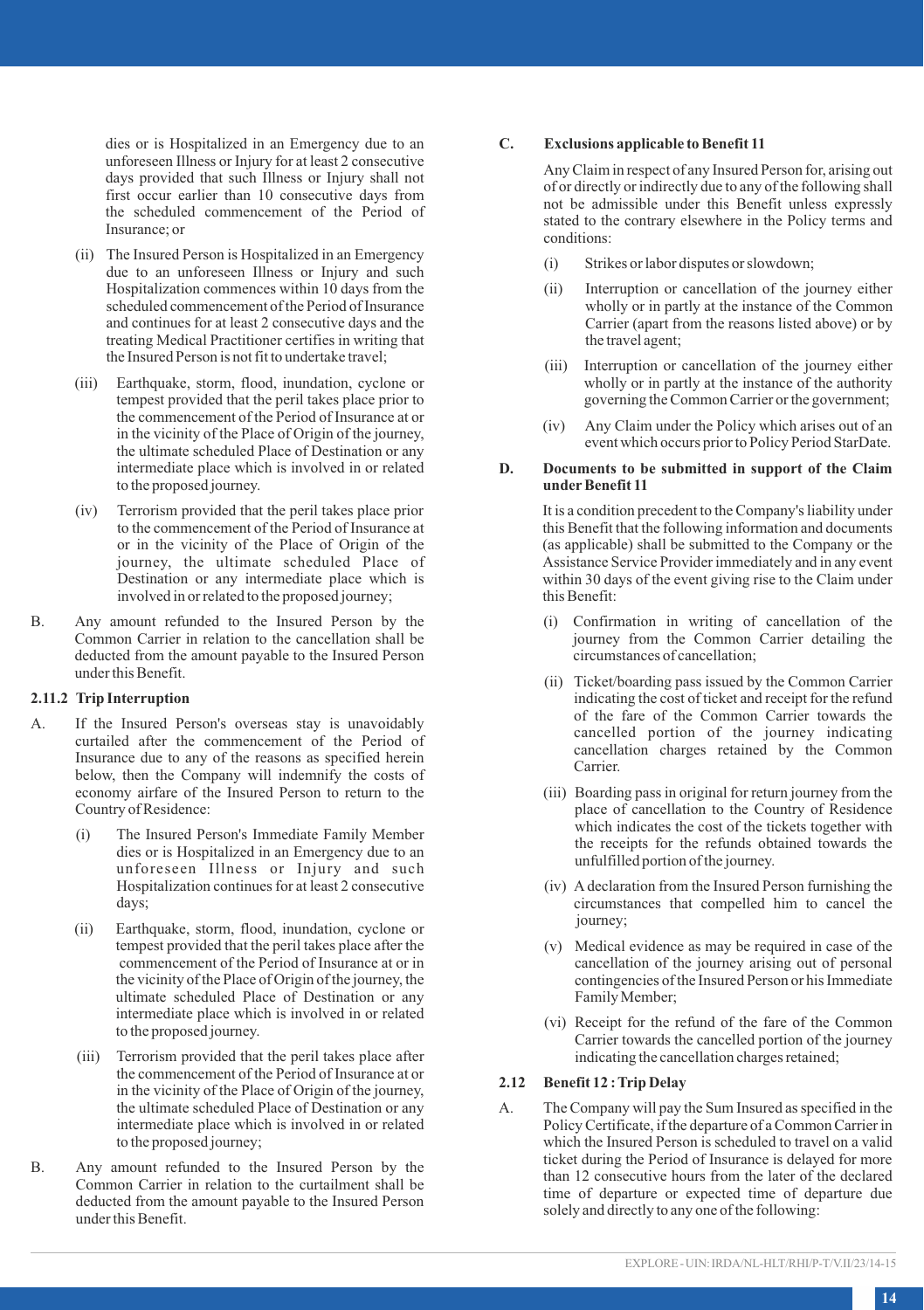- (i) Earthquake, flood, rains, storm, cyclone or tempest; or
- (ii) Terrorism

## **B. Provided that the Company or the Assistance Service Company is**

- (i) Given written notice of the delay immediately and in any event within 30days of the commencement of the delay; and
- (ii) Immediate alternative arrangements are made by the Insured Person for progressing the journey as scheduled.

## **C. Exclusions applicable to Benefit 12**

Any Claim in respect of any Insured Person for, arising out of or directly or indirectly due to any of the following shall not be admissible under this Benefit unless expressly stated to the contrary elsewhere in the Policy terms and conditions:

- (i) Any contingencies other than those specifically named above;
- (ii) The Common Carrier is taken out of service on the instructions of the Civil Aviation Authority or any similar authority;

### **2.13 Benefit 13 : Loss of Checked-In Baggage**

- (a) The Company will pay the Sum Insured as specified in the Policy Certificate, if the entire Checked-In Baggage is lost whilst in the custody of the Common Carrier provided that:
	- (i) Coverage under this Benefit shall commence only after the Checked-in Baggage is entrusted to the Common Carrier and a receipt obtained and coverage under this Benefit shall terminate automatically on the Common Carrier reaching the Place of Destination specified in the ticket of the Insured Person during the Period of Insurance; and
	- (ii) If more than one (1) piece of Checked-In Baggage has been checked-in under the same ticket of the Insured Person, the Company's liability shall be restricted to 50 % of the Sum Insured if all the pieces of Checked-In Baggage are not lost;
	- (iii) If the lost/undelivered Checked-In Baggage is subsequently traced and offered for delivery to the Insured Person, the Insured Person shall refund the amount paid by the Company under this Benefit in full irrespective of whether delivery of the Baggage is taken or not; and
	- (iv) If a portion of the lost/undelivered Checked-In Baggage is subsequently traced and offered for delivery to the Insured Person, the Insured Person shall refund the amount paid by the Company under this Benefit which is attributable to the portion of Checked-In Baggage traced in full irrespective of whether delivery of the Baggage is taken.

### **(b) Exclusions applicable to Benefit 13**

Any Claim in respect of any Insured Person for, arising out of or directly or indirectly due to any of the following shall not be admissible under this Benefit unless expressly stated to the contrary elsewhere in the Policy terms and conditions:

- (i) Any partial loss or damage of any items contained in the Checked-In Baggage.
- (ii) Any loss arising from any delay, detention, confiscation by customs officials or other public authorities.
- (iii) Any loss due to damage to the Checked-In Baggage.
- (iv) Any loss for which a Claim has already been made under Benefit 14;
- (v) Any loss of Checked-In Baggage sent in advance or shipped separately.

### **(c) Documents to be submitted for any Claim under Benefit 13**

It is a condition precedent to the Company's liability under this Benefit that the following information and documents shall be submitted to the Company or the Assistance Service Provider immediately and in any event within 30 days of the event giving rise to the Claim under this Benefit:

- (i) Property irregularity report issued by the appropriate authority.
- (ii) Voucher of the Common Carrier for the compensation paid for the non-delivery/short delivery of the Checked-In Baggage.
- (iii) Copies of correspondence exchanged, if any, with the Common Carrier in connection with the non -delivery/short delivery of the Checked-In Baggage.

## **2.14 Benefit 14 : Delay of Checked-In Baggage**

(a) The Company will pay the Sum Insured as specified in the Policy Certificate if the delivery of the Insured Person's Checked-In Baggage which has been entrusted to the Common Carrier is delayed by more than 12 hours from the Insured Person's arrival at the Place of Destination specified on his valid ticket during the Period of Insurance.

## **(b) Exclusions applicable to Benefit 14**

Any Claim in respect of any Insured Person for, arising out of or directly or indirectly due to any of the following shall not be admissible under this Benefit unless expressly stated to the contrary elsewhere in the Policy terms and conditions:

- (i) Any delay which does not exceed the time period specified in this Benefit.
- (ii) Any loss for which a Claim has already been made under Benefit 13.
- (iii) Any delay in delivery of the Checked-In Baggage arising out of or resulting from detention or confiscation of the baggage by the Common Carrier or customs or any government or other agencies.
- (iv) Any delay attributable to damage to the Checked-In Baggage warranting an examined delivery by the Common Carrier.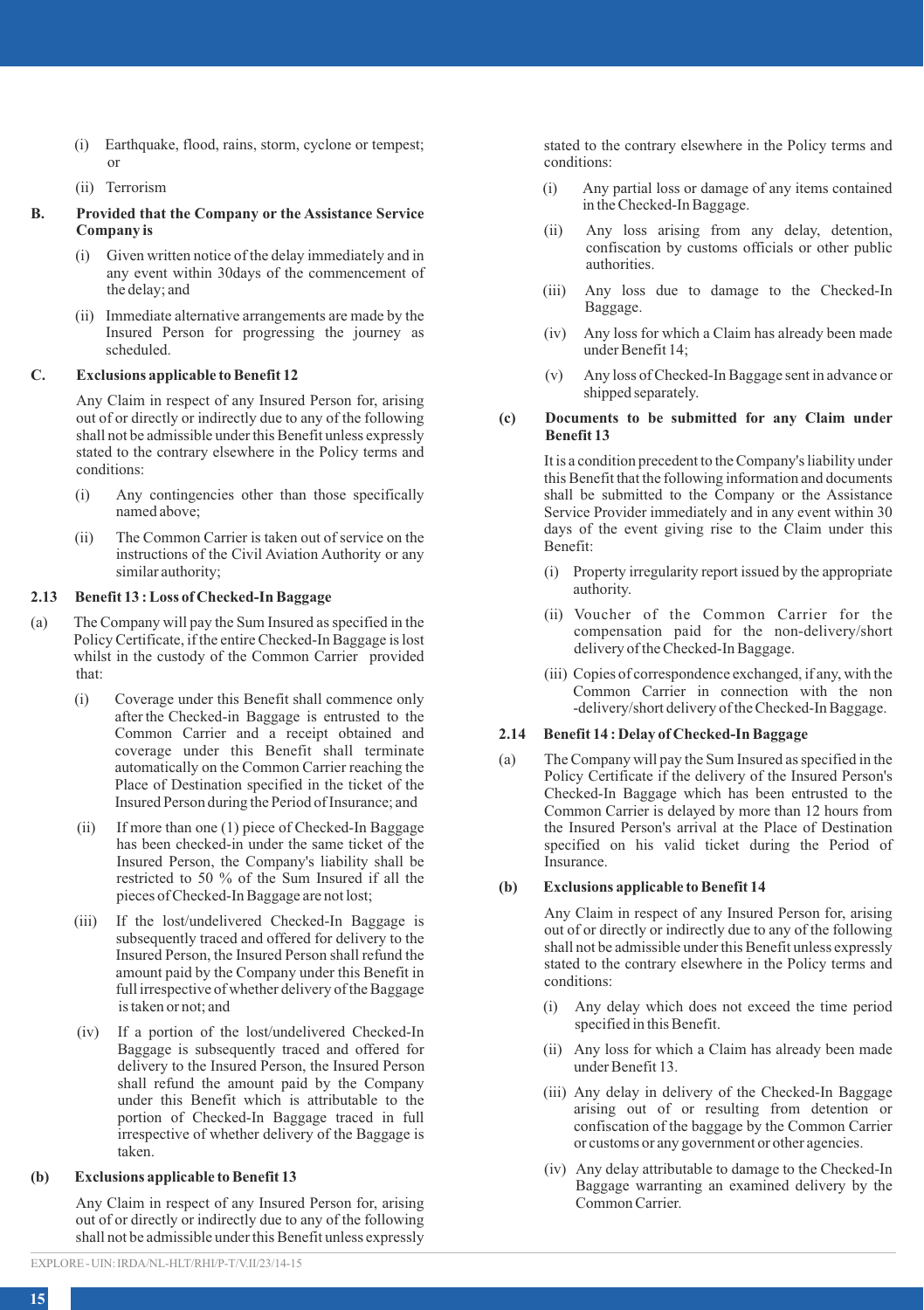### (v) Self-carried or cabin baggage

### **(c) Documents to be submitted for any Claim under Benefit 14**

It is a condition precedent to the Company's liability under this Benefit that the following information and documents shall be submitted to the Company or the Assistance Service Provider immediately and in any event within 30 days of the event giving rise to the Claim under this Benefit:

- (i) Property irregularity report issued by the appropriate authority stating the scheduled time of delivery and actual time of delivery of the Checked-In Baggage.
- (ii) Voucher of the Common Carrier for the compensation paid for the delay in delivery of the Checked-In Baggage.
- (iii) Copies of correspondence exchanged, if any, with the Common Carrier in connection with the delay in delivery of the Checked-In Baggage.

### **2.15 Benefit 15 : Loss of Passport**

(a) If the Insured Person loses his original passport while on a foreign land on a valid trip during the Period of Insurance, the Company will pay the amount as specified in the Policy Certificate for obtaining a duplicate or new passport.

### **(b) Documents to be submitted for any Claim under Benefit 15**

It is a condition precedent to the Company's liability under this Benefit that the following information and documents shall be submitted to the Company or the Assistance Service Provider immediately and in any event within 30 days of the event giving rise to the Claim under this Benefit:

- (i) Copy of the police report
- (ii) Details of the attempts made to trace the passport
- (iii) Original receipt for payment of charges to the authorities for obtaining a new or duplicate passport.

### **(c) Exclusions applicable to Benefit 15**

- (i) Where the loss is not reported to the appropriate police authority within 24 hours of the discovery of the loss, and in respect of which an official report has not been obtained.
- (ii) Where the Insured himself has failed to take reasonable steps to guard against the loss of passport.

### **2.16 Benefit 16 : Personal Liability**

(a) The Company shall indemnify, up to the amount specified against this Benefit in the Policy Certificate, the Policyholder / the Insured Person against actual legal liability for damages for accidental Injury or property damage to third parties arising on account of Insured Person's negligence occurring during the Period of Insurance for which civil Claim is made or suit brought against the Insured Person by the third parties not later than 60 days from the expiry of the Period of Insurance.

- (b) The Company shall also indemnify the Insured Person towards the cost of defense incurred, upon the prior written consent of the Company.
- (c) The amount assessed by the Company on each admitted Claim for the Insured Person under this Benefit shall be reduced by the Deductible. The Company shall be liable to make payment under the Policy for any Claim in respect of the Insured Person only when the Deductible on that Claim is exhausted.

## **(c) Exclusions applicable to Benefit 16**

Any Claim in respect of any Insured Person for, arising out of or directly or indirectly due to any of the following shall not be admissible under this Benefit unless expressly stated to the contrary elsewhere in the Policy terms and conditions:

- (i) Liability of the Insured Person in relation to any professional services rendered by him.
- (ii) Liability for injury or damage of any kind whilst the Insured Person is engaged in his business activities or in course of business activities.
- (iii) Liability assumed by the Insured Person by an agreement or contract which would not have attached in the absence of such agreement or contract.
- (iv) Liability arising out of any Acts of God including but not limited to earthquake, earth-tremor, volcanic eruption, flood, storm, tempest, typhoon, hurricane, tornado, cyclone or other similar acts or convulsions of nature and atmospheric disturbances.
- (v) Fines, penalties, punitive or exemplary damages of any kind.
- (vi) Liability arising from the use of any motor vehicle, aircrafts, water crafts and other vehicles.
- (vii) Any liability, which is the subject matter of specific insurance elsewhere.
- (viii) Any personal liability of the Insured Person towards his family, relatives or traveling companions, whether personal or official or commercial.
- (ix) Liability resulting from transmission of an illness or disease by the Insured Person.
- (x) Liability arising out of false arrest, wrongful eviction, wrongful detention, defamation, libel or slander or mental trauma, an guish, or shock resulting therefrom.
- (xi) Liability arising out of any infringement of intellectual property rights such as copyright, patent, trademark, registered designs and trade secrets.
- (xii) Liability arising from the possession of animals, birds, reptiles or insects and their byproducts such as skin, hair, feathers, horns, fur, ivory, bones or eggs;
- (xiii)Liability arising from the ownership or possession of vehicles, aircrafts or water crafts or activities of the Insured Person involving parachuting, hang-gliding, hot air ballooning or the use of firearms.
- (xiv) Liability arising from insanity, use or abuse of any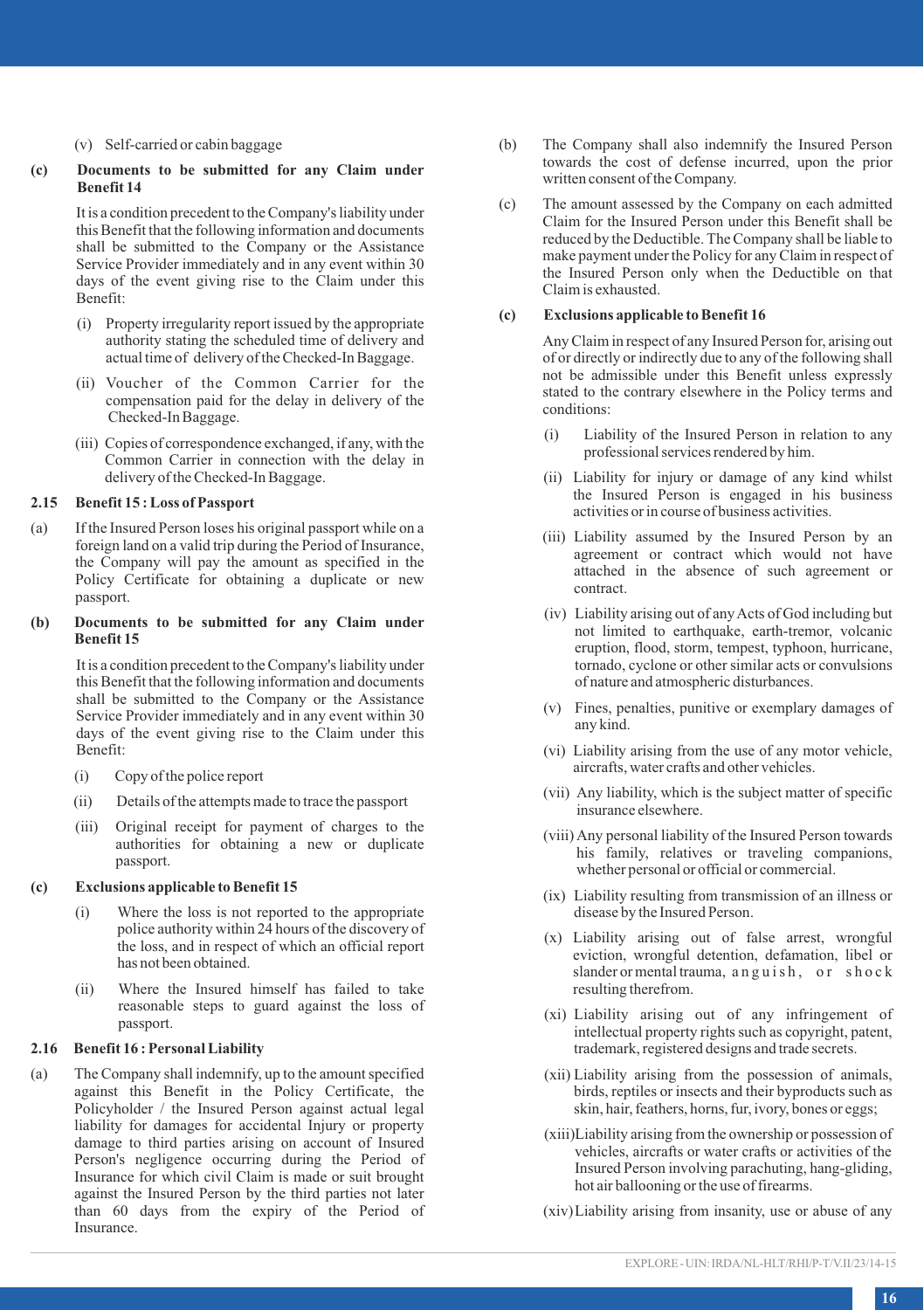intoxicant, alcohol or drugs (except as medically prescribed) or drug addiction.

- (xv) Liability arising from any supply of goods or services on the part of the Insured Person.
- (xvi) Liability arising from any ownership or occupation of land or buildings other than the occupation of any temporary residence.
- (xvii) Any liability arising from a contingency occurring anywhere in the Country of Residence of the Insured Person.
- (xviii) Liability arising out of any breach of law or rules or any criminal liability.

#### **(e) Terms and conditions applicable to Benefit 16**

- (i) Every notice, writ, summons or process and all documents relating to the Claim/event shall be forwarded to the Company immediately on receipt by the Insured Person.
- (ii) No admission, offer, promise or payment shall be made or given by or on behalf of the Insured Person without the prior written consent of the Company.
- (iii) Insured Person shall fully co-operate and support and act as per the advice of the Company or the Assistant Service Provider.
- (iv) Insured Person shall fully support the Company in reaching a compromise with the aggrieved party and/ or to take such steps as may be required to bring the Claim to an amicable settlement.
- (v) All amounts incurred by the Company in the defense, settlement and/or payment of any Claim, will correspondingly reduce the Sum Insured under this benefit.
- (vi) The Insured Person shall not settle or offer for settlement or enter into a compromise with the claimant or any other person without the prior consent and the written approval of the Company or Assistance Service Provider.
- (vii) The terms and exclusions of this Benefit (and any phrase or word contained therein) shall be interpreted in accordance with Indian law.

### **(f) Documents to be submitted for any Claim under Benefit 16**

It is a condition precedent to the Company's liability under this Benefit that the following information and documents shall be submitted to the Company or the Assistance Service Provider immediately and in any event within 30 days of the event giving rise to the Claim under this Benefit:

- (i) Statement of Claim furnishing particulars of the event leading to the liability such as the court order;
- (ii) Photocopy of the police report (wherever reported).

### **3. General Exclusions**

Any Claim in respect of any Insured Person for, arising out of or directly or indirectly due to any of the following shall not be admissible unless expressly stated to the contrary elsewhere in the Policy terms and conditions:

- (a) Any events occurring outside the Period of Insurance except for a Claim for Trip Cancellation under Benefit 11.
- (b) The Insured Person is :
	- (i) Traveling against the advice of a Medical Practitioner; or
	- (ii) Receiving, or is supposed to receive, medical treatment; or
	- (iii) Having received terminal prognosis for a medical condition; or
	- (iv) Travelling for the purpose of obtaining medical treatment; or
	- (v) Taking part or is supposed to participate in a naval, military or air force operation or war like or peace keeping operation.
- (c) An act of self-destruction or self-inflicted Injury, suicide or suicide while sane or insane or Illness or Injury attributable to the consumption, use, misuse or abuse of tobacco, intoxicating drugs or alcohol.
- (d) Any Illness or Injury directly or indirectly resulting or arising from or occurring during the commission of any breach of any law by the Insured Person with any criminal intent.
- (e) Any condition directly or indirectly caused by or associated with any sexually transmitted disease, including Genital Warts, Syphilis, Gonorrhoea, Genital Herpes, Chlamydia, Pubic Lice and Trichomoniasis, Acquired Immuno Deficiency Syndrome (AIDS) whether or not arising out of HIV, Human T-Cell Lymphotropic Virus Type III (HTLV–III or IITLB-III) or Lymphadinopathy Associated Virus (LAV) or the mutants derivative or Variations Deficiency Syndrome or any Syndrome or condition of a similar kind.
- (f) Any treatment arising from or traceable to pregnancy (including voluntary termination), miscarriage (unless due to an Accident), childbirth, maternity (including caesarian section), abortion or complications of any of these. This exclusion will not apply to ectopic pregnancy.
- (g) Any treatment arising from or traceable to any fertility, infertility, sub fertility or assisted conception procedure or sterilization or procedure, birth control procedures, hormone replacement therapy, contraceptive supplies or services including complications arising due to supplying services or Assisted Reproductive Technology.
- (h) Any dental treatment or surgery unless necessitated due to an Injury.
- (i) Treatment taken from anyone who is not a Medical Practitioner or from a Medical Practitioner who is practicing outside the discipline for which he is licensed or any kind of self-medication.
- (j) Personal comfort and convenience items or services including but not limited to T.V. (wherever specifically charged separately), charges for access to telephone and telephone calls (wherever specifically charged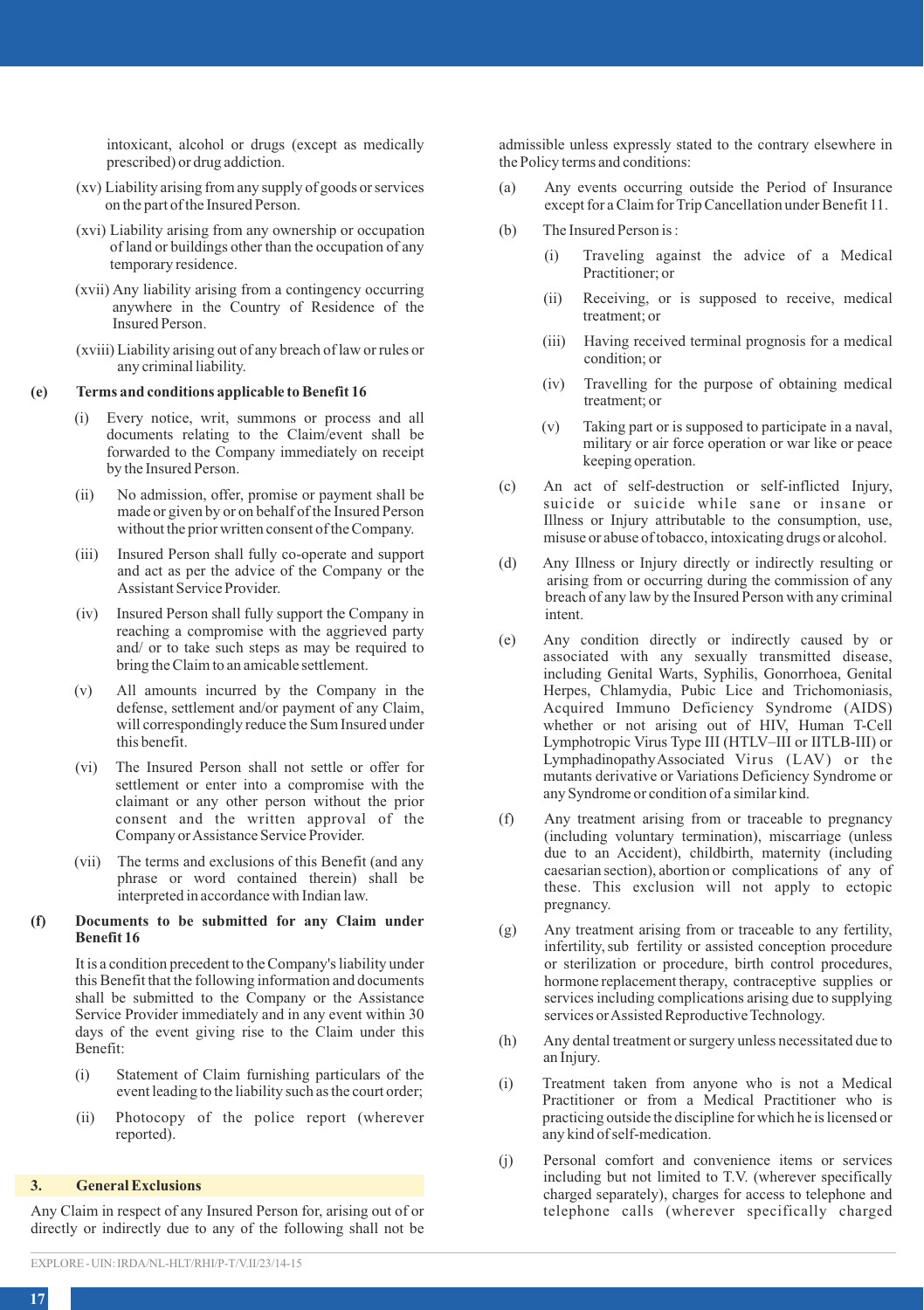separately), foodstuffs (except patient's diet), cosmetics, hygiene articles, body or baby care products and bath additive, barber or beauty service, guest service as well as similar incidental services and supplies.

- (k) Charges incurred in connection with cost of spectacles and contact lenses, hearing aids, routine eye and ear examinations, laser surgery for correction of refractory errors, dentures, artificial teeth and all other similar external appliances and or devices whether for diagnosis or treatment.
- (l) Experimental, investigational or unproven treatments which are not consistent with or incidental to the diagnosis and treatment of the positive existence or presence of any Illness for which confinement is required at a Hospital. Any Illness or treatment which is a result or a consequence of undergoing such experimental or unproven treatment. Any diagnosis or treatment of an Illness/Injury which does not require Hospitalization.
- (m) Any expenses incurred on prosthesis, corrective devices, external durable medical equipment of any kind, like wheelchairs, walker, belts, collar, caps, splints, braces, stockings of any kind, diabetic footwear, glucometer or thermometer, crutches, ambulatory devices, instruments used in treatment of sleep apnea syndrome (C.P.A.P) or continuous ambulatory peritoneal dialysis (C.A.P.D.) and oxygen concentrator for asthmatic condition, cost of cochlear implants.
- (n) Weight management services and treatment, services and supplies including treatment of obesity (including morbid obesity).
- (o) Any treatment related to sleep disorder or sleep apnea syndrome, general debility convalescence, cure, rest cure, health hydros, nature cure clinics, sanatorium treatment, rehabilitation measures, private duty nursing, respite care, long-term nursing care, custodial care or any treatment in an establishment that is not a Hospital.
- (p) Treatment of all Congenital Anomalies or Illness or defects or anomalies or treatment relating to birth defects.
- (q) Treatment of mental illness, stress, psychiatric or psychological disorders.
- (r) Aesthetic treatment, cosmetic surgery and plastic surgery or related treatment of any description, including any complication arising from these treatments, other than as may be necessitated due to an accident injury or burns.
- (s) Any treatment or surgery for change of sex or gender reassignments including any complication arising from these treatments.
- (t) Circumcision unless necessary for treatment of an Illness or as may be necessitated due to an Accident.
- (u) All preventive care, vaccination, including inoculation and immunizations (except in case of post-bite treatment), vitamins & tonics.
- (v) Artificial life maintenance, including life support machine use, where such treatment will not result in recovery or restoration of the previous state of health.
- (w) All expenses related to donor screening, treatment, including surgery to remove organs from the donor, in case of transplant surgery.
- (x) Non-allopathic treatment.
- (y) Charges incurred at a Hospital primarily for diagnostic, X -ray or laboratory examinations not consistent with or incidental to the diagnosis and treatment of the positive existence or presence of any Illness or Injury, for which in -patient care or a day care procedure is required.
- (z) War (whether declared or not) and war like occurrence or invasion, acts of foreign enemies, hostilities, civil war, rebellion, revolutions, insurrections, mutiny, military or usurped power, seizure, capture, arrest, restraints and detainment of all kinds.
- (aa) Stem cell implantation, harvesting, storage or any kind of treatment using stem cells.
- (bb) Nuclear, chemical or biological attack or weapons, contributed to, caused by, resulting from or from any other cause or event contributing concurrently or in any other sequence to the loss, claim or expense. For the purpose of this exclusion:
	- (i) Nuclear attack or weapons means the use of any nuclear weapon or device or waste or combustion of nuclear fuel or the emission, discharge, dispersal, release or escape of fissile or fusion material emitting a level of radioactivity capable of causing any Illness, incapacitating disablement or death.
	- (ii) Chemical attack or weapons means the emission, discharge, dispersal, release or escape of any solid, liquid or gaseous chemical compound which, when suitably distributed, is capable of causing any Illness, incapacitating disablement or death.
	- (iii) Biological attack or weapons means the emission, discharge, dispersal, release or escape of any pathogenic (disease producing) micro-organisms and/or biologically produced toxins (including genetically modified organisms and chemically synthesized toxins) which are capable of causing any Illness, incapacitating disablement or death.

In addition to the foregoing, any loss, claim or expense of whatsoever nature directly or indirectly arising out of, contributed to, caused by, resulting from, or in connection with any action taken in controlling, preventing, suppressing, minimizing or in any way relating to the above is also excluded.

- (cc) Impairment of an Insured Person's intellectual faculties by abuse of stimulants or depressants.
- (dd) Any sporting activities in so far as they involve the training or participation in competitions of professional or semi-professional sports persons, unless declared beforehand and agreed by the Company subject to additional premium being paid and incorporated accordingly in the Policy.
- (ee) Any claim relating to Hazardous Activities unless declared beforehand and agreed by the Company subject to additional premium being paid and incorporated accordingly in the Policy.
- (ff) The Insured Person engaged in any air travel unless he is flying as a passenger on an airline.
- (gg) Travel by any Insured Person against whom general or special travel restrictions have been imposed.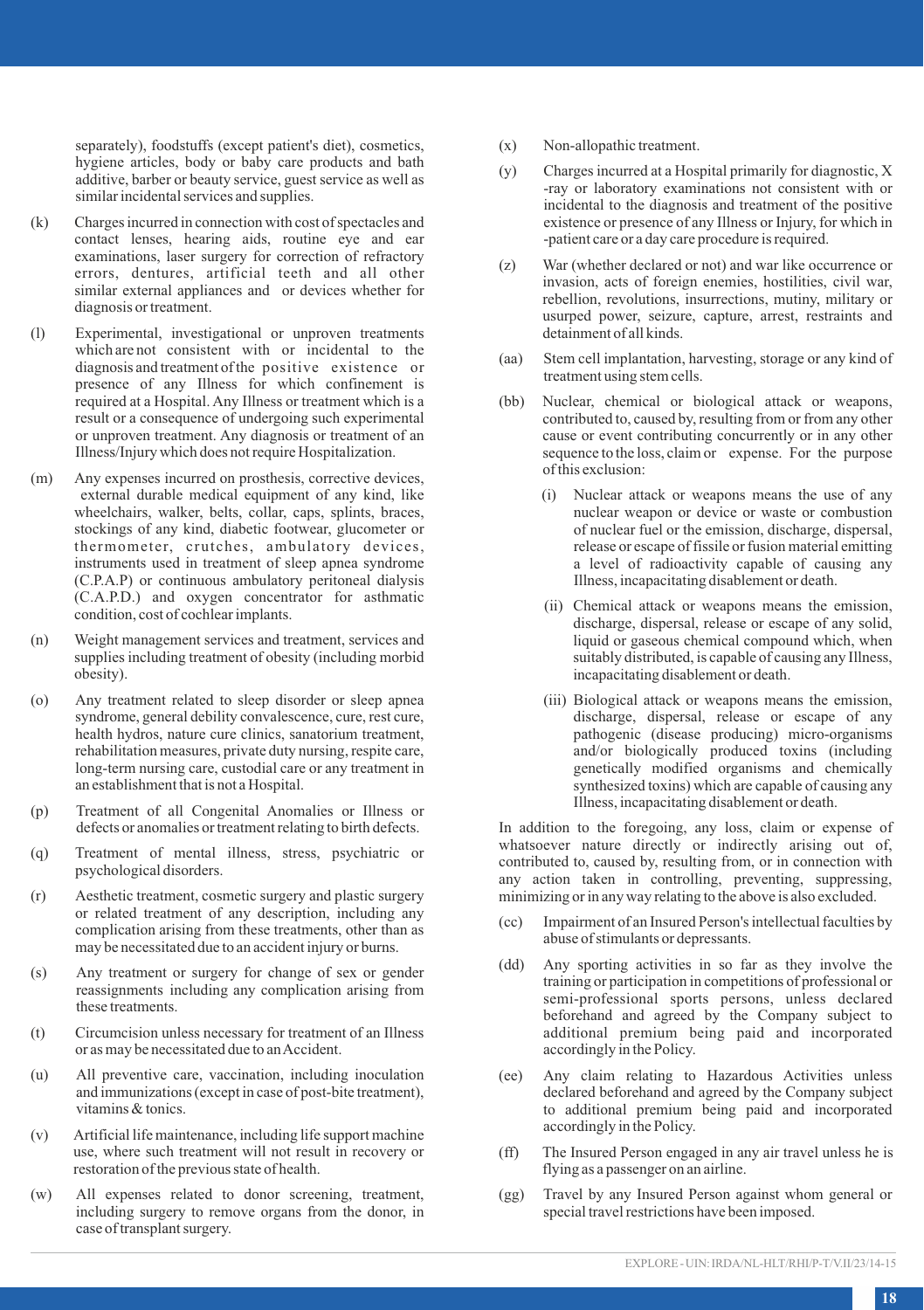- (hh) Any consequential losses.
- (ii) Any Hospitalization primarily for investigation and/or diagnosis purpose.
- (ii) Expenses related to any kind of RMO charges, service charge, surcharge, admission fees, registration fees, night charges levied by the hospital under whatever head.
- (kk) Any specific time-bound or lifetime exclusions specified in the Policy Certificate.

#### **4. Claims Intimation, Assessment and Management**

Upon the occurrence of any event, Illness or Injury that may give rise to a Claim under this Policy, then as a Condition Precedent to the Company's liability under the Policy, the Policyholder or Insured Person (or the Nominee or legal heir if the Policyholder/ the Insured Person is deceased) shall undertake all the following in addition to any specific requirements specified within the Benefit under which the Claim is made:

## **4.1. Intimation**

- (a) If any Illness is diagnosed or discovered or any Injury is suffered or any other contingency occurs which has resulted in a Claim or may result in a Claim under the Policy, the Policyholder or Insured Person (or the Nominee or legal heir if the Insured Person is deceased), shall notify the Company either at the Company's call center or the Assistance Service Provider's call center or in writing immediately and in any event within the time frame (if any) specified in the Benefit under which the Claim is made.
- (b) It is agreed and understood that the following details are to be provided to the Company at the time of intimation of Claim:
	- (i) Policy Number;
	- (ii) Name of the Policyholder;
	- (iii) Name of the Insured Person in respect of whom the Claim is made;
	- (iv) Nature of the event;
	- (v) Name and address of the attending Medical Practitioner and Hospital, if applicable;
	- (vi) Date of admission to Hospital or date of loss, as applicable;
	- (vii) Any other information, documents or details requested by the Company or the Assistant Service Provider.

## **4.2 Claims Documents**

- (a) The Policyholder or Insured Person (or Nominee or legal heir if the Insured Person is deceased) shall (at his own expense) provide the following documents as specified below and any additional information or documents as specified in the respective Benefits under which the Claim is being made with the Company or the Assistance Service Provider immediately and in any event within 30 days of the occurrence of the event.
	- (i) Duly completed and signed Claim form, in original;
	- (ii) Passport copy with entry and exit stamp;
- (iii) Any other document as required by the Company or Assistance Service Provider;
- (iv) Additional documents as specified under each Benefit

Note: All invoices and bills should be in Insured Person's name except for Benefit 3 "Compassionate Visit" where invoices and bills should be in the name of Immediate Family Member of the Insured Person in respect of whom the Claim under Benefit 1 is being made.

(b) The Company will condone the delay in making a Claim by the Policyholder or Insured Person on merit, where delay is proved to be for reasons beyond the control of the Policyholder or the Insured Person.

### **4.3 Policyholder's or Insured Person's duty at the time of Claim**

It is agreed and understood that as a condition precedent for a Claim to be considered under this Policy:

- (a) All reasonable steps and measures must be taken to avoid or minimize the quantum of any Claim that may be made under this Policy.
- (b) The Insured Person shall follow the directions, advice or guidance provided by a Medical Practitioner and the Company shall not be obliged to make the payment that is brought about or contributed to by the Insured Person failing to follow such directions, advice or guidance.
- (c) Intimation of the Claim, notification of the Claim and submission or provision of all information and documents shall be made promptly and in any event in accordance with the procedures and within the time frames specified in Clause 4 of the Policy and the specific procedures and time frames specified under the respective Benefits under which the Claim is being made.
- (d) The Insured Person will, at the request of the Company, submit himself for a medical examination by the Company's/Assistance Service Provider's nominated Medical Practitioner as often as the Company considers reasonable and necessary. The cost of such examination will be borne by the Company.
- (e) The Company's/Assistance Service Provider's Medical Practitioner and representatives shall be given access and co-operation to inspect the Insured Person's medical and hospitalization records and to investigate the facts and examine the Insured Person.
- (f) The Company shall be provided with complete documents and information which the Company has requested to establish its liability for the Claim, its circumstances and its quantum.

## **4.4 Claim Assessment**

- (a) All admissible Claims under this Policy shall be assessed by the Company in the following progressive order:
	- (i) If any sub-limits on Medical Expenses are applicable in accordance with Clause 2.1.1. (H)(a), the Company's liability to make payment shall be limited to such extent as applicable.
	- (ii) The Deductible shall then be applied.
- **4.5 Payment Terms**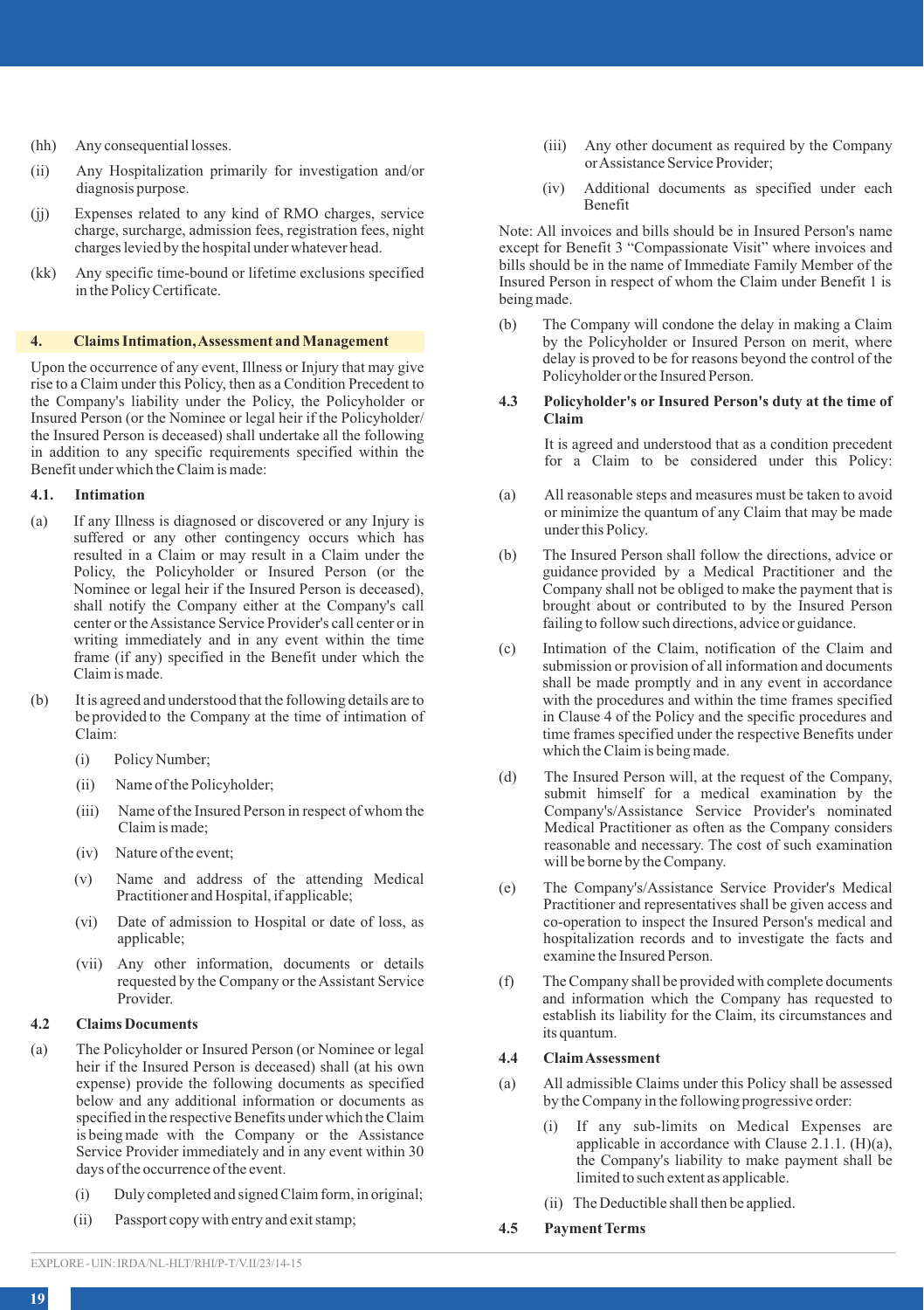- (i) The Company may in its sole and absolute discretion change the Assistance Service Provider or utilize the service of any other Assistance Service Provider by giving written notification to the Policyholder.
- (ii) All payments under this Policy shall be made in Indian Rupees and within India. For all admissible reimbursement Claims, the exchange rate on the date of payment to the Hospital shall be applied and for all admissible Claims where the Sum Insured is on a fixed payment basis, the exchange rate on the date of loss shall be applied.
- (iii) If the Assistance Service Provider or the Company requests that bills or vouchers in a local language or vernacular be accompanied by an appropriate translation into English then the costs of such translation must be borne by the Policyholder/the Insured Person.
- (iv) The Sum Insured of the Insured Person shall be reduced by the amount payable or paid under the Policy Terms and Conditions under this Policy and only the balance amount shall be available as the Sum Insured for the unexpired Policy Period.
- (v) The Company shall have no liability to make payment of a Claim under the Policy in respect of an Insured Person, once the Sum Insured for that Insured Person is exhausted.
- (vi) If the Policyholder or Insured Person suffers a relapse within 45 days of the date of discharge from the Hospital for which a Claim has been made, then such relapse shall be deemed to be part of the same Claim and all the limits for Any One Illness under this Policy shall be applied as if they were under a single Claim.
- (vii) The Company's maximum, total and cumulative liability under Benefit 1 towards the treatment of Any One Illness in respect of any Insured Person shall not exceed the sub -limits as specified in the Policy Certificate.
- (viii) For Cashless Claims, the payment shall be made to the Network Provider whose discharge would be complete and final.
- (ix) For Reimbursement Claims, the Company will pay to the Policyholder. In the event of death of the Policyholder, the Company will pay to the nominee (as named in the Policy Certificate) and in case of no nominee to the legal heirs or representatives of the Policyholder.
- (x) For Claims where Re-pricing is carried out, the benefit of reduction in the Claim amount shall be passed on to the Policyholder by reducing the Sum insured for such Insured Person for whom the Claim is made only by the final negotiated amount payable by the Company plus the Re-pricing Fees. If the sum of the negotiated amount and Re-pricing Fees is greater than the actual billed amount the actual billed amount shall be reduced from the Sum Insured.
- (xi) The Company shall settle any Claim within 30 days of receipt of all the necessary documents/information as required for settlement of such Claim and sought by the Company. The Company shall provide the Policyholder an offer of settlement of Claim and upon acceptance of such offer by the Policyholder the Company shall make payment within 7 days from the date of receipt of such acceptance. In case there is delay in the payment beyond

the stipulated time lines, the Company shall pay additional amount as interest at a rate which is 2% above the bank rate prevalent at the beginning of the financial year in which the claim is reviewed by it.

## **5. General Terms and Conditions**

### **5.1 Disclosure to Information Norm**

If any untrue or incorrect statements are made or there has been a misrepresentation, mis-description or non disclosure of any material particulars or any material information having been withheld, or if a Claim is fraudulently made or any fraudulent means or devices are used by the Policyholder or the Insured Person or any one acting on his/their behalf, the Company shall have no liability to make payment of any Claims and the premium paid shall be forfeited to the Company on the cancellation of the Policy.

## **5.2 Observance of Terms and Conditions**

The due observance and fulfillment of the terms and conditions of this Policy (including the realization of premium by their respective due dates and compliance with the specified procedure on all Claims) in so far as they relate to anything to be done or complied with by the Policyholder or any Insured Person, shall be condition precedent to the Company's liability under the Policy.

#### **5.3 Reasonable Care**

Insured Persons shall take all reasonable steps to safeguard the interests against any Illness or Injury that may give rise to a Claim.

## **5.4 Material Change**

It is a condition precedent to the Company's liability under the Policy that the Policyholder shall immediately notify the Company in writing of any material change in the risk on account of change in nature of occupation or business at his own expense. The Company may, in its discretion, adjust the scope of cover and/or the premium paid or payable, accordingly.

#### **5.5 No Constructive Notice**

Any knowledge or information of any circumstance or condition in relation to the Policyholder or Insured Person which is in possession of the Company other than that information expressly disclosed in the Proposal Form or otherwise in writing to the Company, shall not be held to be binding or prejudicially affect the Company.

## **5.6 Complete discharge**

Payment made by the Company to the Policyholder or the Nominee or the legal heir of the Policyholder, as the case may be, of any amount under the Policy shall in all cases be treated as full and final and construe as an effectual discharge in favor of the Company.

## **5.7 Subrogation**

The Policyholder and Insured Person shall at his own expense do or concur in doing or permit to be done all such acts and things that may be necessary or reasonably required by the Company for the purpose of enforcing and/or securing any civil or criminal rights and remedies or obtaining relief or indemnity from any other party to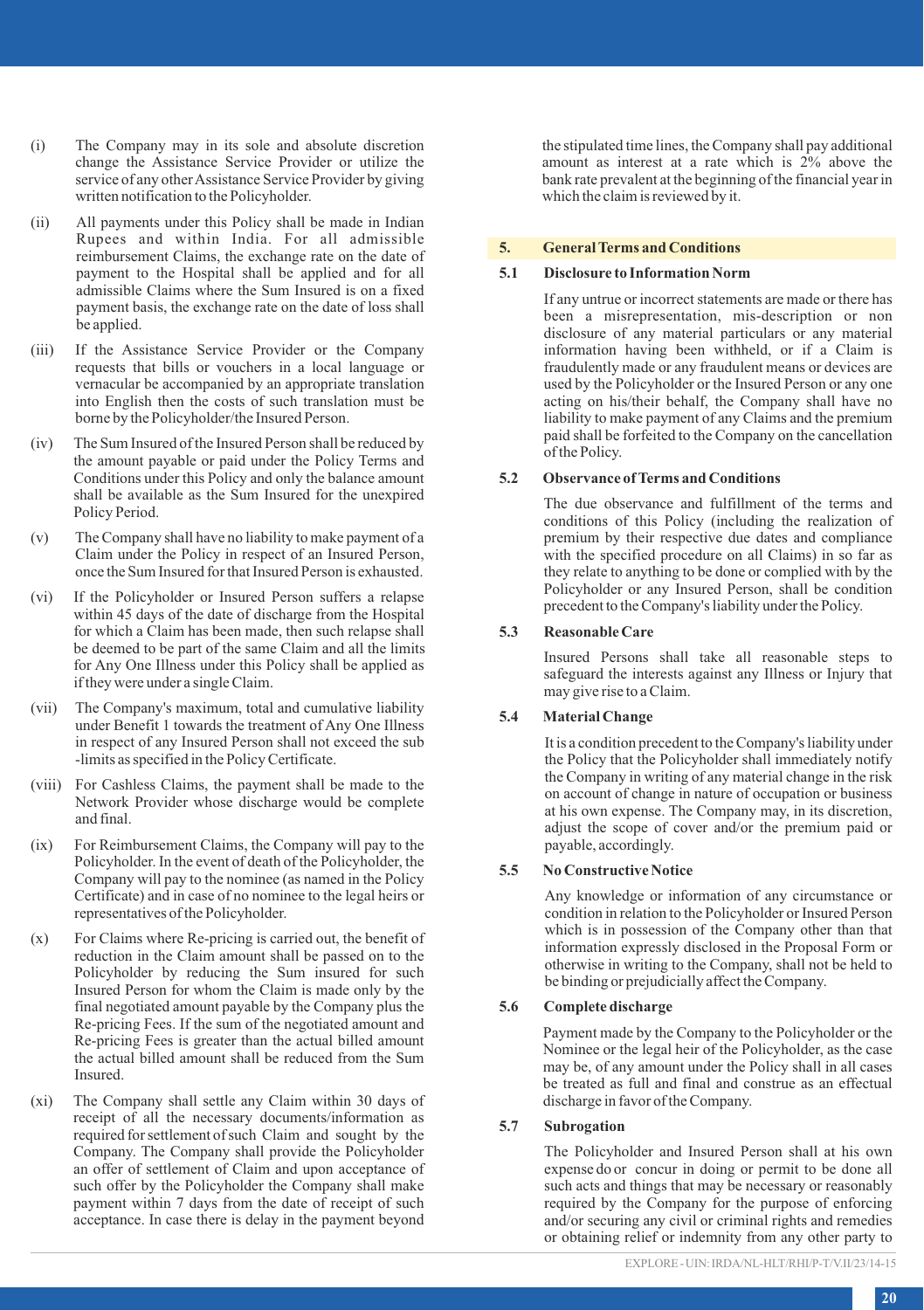which the Company is or would become entitled upon the Company paying for a Claim under this Policy, whether such acts or things shall be or become necessary or required before or after its payment. Neither the Policyholder nor any Insured Person shall prejudice these Subrogation rights in any manner and shall at his own expense provide the Company with whatever assistance or cooperation is required to enforce such rights. Any recovery the Company makes pursuant to this clause shall first be applied to the amounts paid or payable by the Company under this Policy and any costs and expenses incurred by the Company of effecting a recovery, where after the Company shall pay any balance remaining to the Policyholder. This clause shall not apply to any Benefit offered on a fixed benefit basis.

For the purposes of this Clause, "Subrogation" means the right of the insurer to assume the rights of the insured person to recover expenses paid out under the policy that may be recovered from any other source.

### **5.8 Contribution**

- (a) In case any Insured is covered under more than one similar indemnity insurance policies, with the Company or with other insurers, the Policyholder shall have the right to settle the Claim with any of the Company, provided that the Claim amount payable is up to Sum Insured of such Policy.
- (b) In case the Claim amount exceeds the Sum Insured, then Policyholder shall have the right to choose the companies with whom the Claim is to be settled. In such cases, the settlement shall be done as under :
	- (i) If at the time when any Claim arises under this Policy, there is any other insurance which covers (or would have covered but for the existence of this Policy), the same Claim (in whole or in part), then the Company shall not be liable to pay or contribute more than its ratable proportion of any Claim.
- (c) This clause shall not apply to any Benefit offered on a fixed benefit basis.

## **5.9 Free Look Period**

- (i) This Clause shall be applicable only for the policies which are issued for a period of at least 365 days.
- (ii) The Policyholder may, within 15 days from the receipt of the Policy document, return the Policy stating reasons, if the terms and conditions are not acceptable to the Policyholder.
- (iii) If no Claim has been made under the Policy, the Company will refund the premium received after deducting proportionate risk premium for the period on cover and stamp duty charges. If only part of the risk has commenced, such proportionate risk premium shall be calculated as commensurate with the risk covered during such period.

## **5.10 Policy Disputes**

(a) Wherever there is a decision to be taken by the Insurer, which happens to be at variance with the Customers proposal, declarations and other such conduct an opportunity of natural justice shall be provided to him before a decision is taken on the merit and circumstances of the question.

(b) Any and all disputes or differences under or in relation to the validity, construction, interpretation and effect to this Policy shall be determined b the Indian Courts and in accordance with Indian law.

# **5.11 Extension of the Policy Period**

# **(a) Extension of the Policy Period for a Single Trip Policy**

- (i) On the Policyholder's written request, the Company may at its sole discretion extend the Policy Period provided that the total Policy Period shall not exceed 365 days. If any Claim has been made under the Policy in respect of the original Policy Period:
	- I. The Insured shall be entitled to all benefits payable on fixed basis for which any claim has not been made with the company earlier under the same policy. For other benefits where the payment is on indemnity basis, balance sum insured shall be available during the extended policy period.
	- II. Only the balance amount of the Sum Insured will be available for the Benefits which are payable on an indemnity basis.
- (b) Extension of the Geographical Scope of the Policy
	- (i) On the Policyholder's written request, the Company may at its sole discretion extend Geographical Scope of the Policy specified in the Policy Certificate provided that the additional premium specified by the Company is received in advance of commencement of coverage and provided that the Insured Person has not already entered any part of the proposed extended Geographical Scope of the Policy or made any medical related Claim under the Policy.
- (c) All requests for extensions must be made at least 1 day before the expiry of the original Policy Period and accompanied by all the following information and documents:
	- (i) Duly completed application for extension;
	- (ii) Details of complete particulars of all Claims;
	- (iii) Agood health declaration.
- (d) However, if the request to extend the Policy is received within 3 days of the Policy Period End Date then coverage shall be reinstated, at Company's sole discretion subject to underwriting, with effect from Policy Period End Date on the date of receipt of premium by the Company. In such case Company shall not be liable for any Claim arising during the Policy Period End Date and date of receipt of premium.
- (e) This product may be withdrawn by the Company after due approval from the IRDA. In case this product is withdrawn by the Company, this Policy can be extended under the then prevailing product or its nearest substitute approved by IRDA. The Company shall duly intimate the Policyholder regarding withdrawal of this product and the options available to the Policyholder at the time of extension of this policy.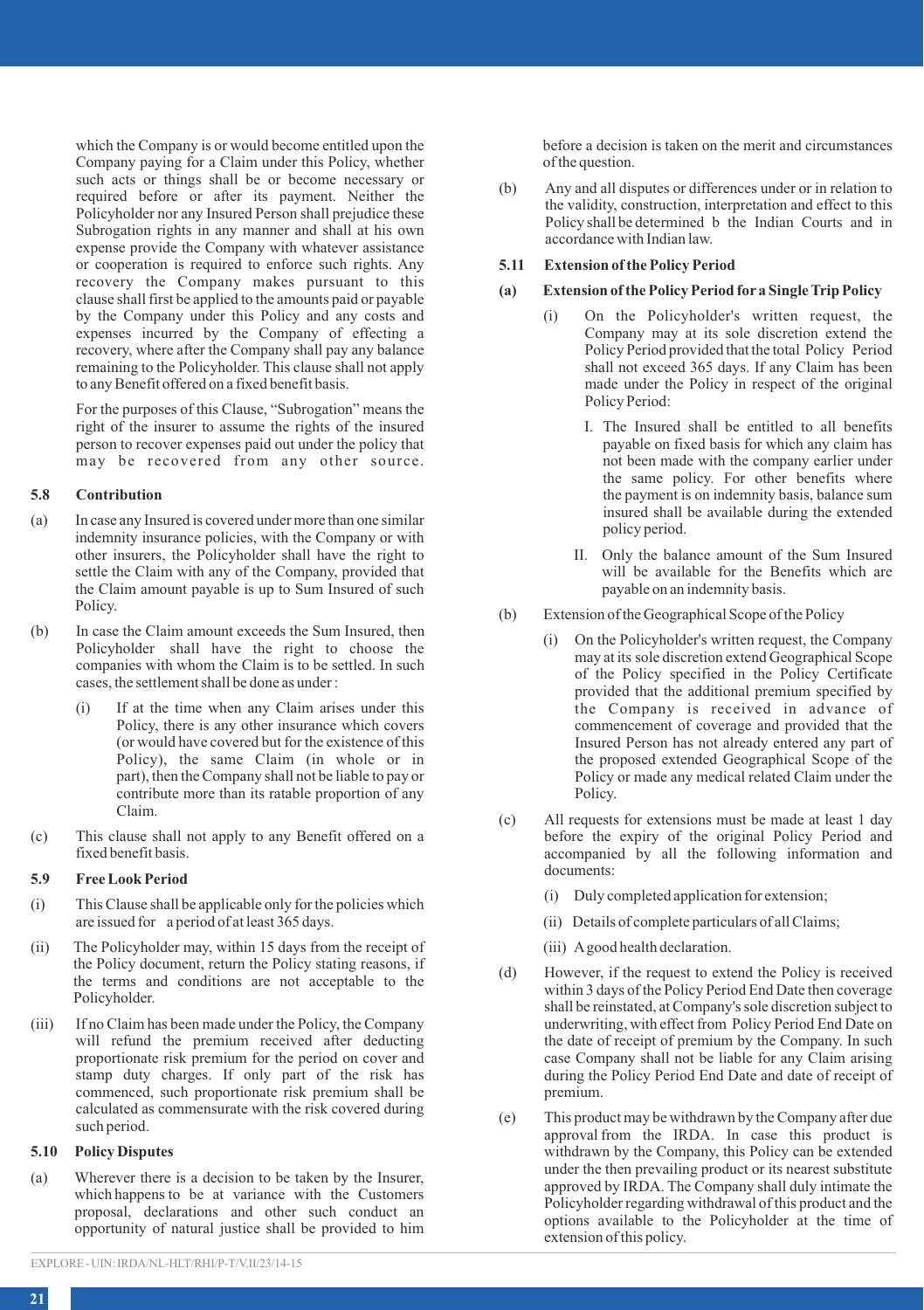(f) The Policy shall not be renewable upon expiry of the Policy Period.

### **5.12 Cancellation/Termination**

- (a) Cancellation of Policy, at a date earlier than the Policy Period End Date can be done only upon :-
	- (i) Denial of visa OR
	- (ii) Cancellation of trip OR
	- (iii) Early return of the individual to India

For cancellations due to above reasons, adequate documentary proof including but not limited to written request from customer & copy of passport/Visa denial letter would need to be provided.

(b) The policyholder may request for cancellation of the policy. The company shall cancel the policy and premium will be refunded if difference between the date of request of cancellation and end date of policy is at least 15 days or more.

> Refund amount  $=$  Amount of premium paid for the original policy period less the premium applicable by taking the request date as the new policy period end date.

- (c) Full refund shall be made if the request for Policy cancellation is received by the Company within 7 days from the Policy Period Start Date or before commencement of the first Period of Insurance, whichever is earlier, if the sole reason for such cancellation is denial of visa for the countries where the Insured Person was scheduled to visit.
- (d) In the event of cancellation of policy prior to policy period start date for any reason or cancellation on a pro-rated basis, the company shall deduct Rs. 300/- (Rupees three hundred only) towards cancellation charges before refunding any amount.
- a. Formula chart for refund calculation –

(Original premium less revised end date Premium less Cancellation charges)

Example - Mr. X has purchased a single trip policy with trip duration as 90 days for a premium of Rs. 9,000. He curtails the trip after 30 days. The premium for 30 day single trip is Rs. 4,200, hence refund  $9,000$  less  $(4,200 +$ cancellation fees Rs.  $300$ ) = Rs.  $4,500$ .

(e) In annual multi-trip policy, premium will be refunded on short scale basis as under :

| Period from Policy<br>Period Start Date | Number of Trip days<br>utilized                     | Premium<br>Retained |
|-----------------------------------------|-----------------------------------------------------|---------------------|
| Up to 1 month                           | Less than or equal to 7 days                        | 25% annual rate     |
|                                         | Greater than 7 days & up to 21 days 50% annual rate |                     |
|                                         | Greater than 21 days                                | 75% annual rate     |
| From 2 month                            | Less than or up to 21 days                          | 50% annual rate     |
| Up to $3$ months                        | Greater than 21 days and up<br>to 35 days           | 75% annual rate     |
|                                         | Greater than 35 days                                | Full annual rate    |
| From 4 month                            | Less than or up to 35 days                          | 75% annual rate     |
| Up to 6 months                          | Greater than 35 days                                | Full annual rate    |
| Exceeding 6 months Any Trip duration    |                                                     | Full annual rate    |

- (f) The company may also initiate cancellation of the policy in case any untrue or incorrect statements are made or there has been a misrepresentation, mis-description or non-disclosure of any material particulars or any material information having been withheld, or if a Claim is fraudulently made or any fraudulent means or devices are used by the Policyholder or the Insured Person or any one acting on his / their behalf.
- (g) No refund of premium shall be eligible in case of cancellation of this Policy where a Claim has been incurred under the Policy.

### **5.13 Limitation of Liability**

Any Claim under this Policy for which the notification or intimation of Claim is received 12 calendar months after the event or occurrence giving rise to the Claim shall not be admissible, unless the Policyholder proves to the Company's satisfaction that the delay in reporting of the Claim was for reasons beyond his control.

### **5.14 Communication**

- (a) Any communication meant for the Company must be in writing and be delivered to its address shown in the Policy Certificate. Any communication meant for the Policyholder will be sent by the Company to his last known address or the address as shown in the Policy Certificate.
- (b) All notifications and declarations for the Company must be in writing and sent to the address specified in the Policy Certificate. Agents are not authorized to receive notices and declarations on the Company's behalf.
- (c) Notice and instructions will be deemed served 10 days after posting or immediately upon receipt in the case of hand delivery, facsimile or e-mail.

### **5.15 Alterations in the Policy**

This Policy constitutes the complete contract of insurance. No change or alteration shall be valid or effective unless approved in writing by the Company, which approval shall be evidenced by a written endorsement signed and stamped by the Company.

### **5.16 Cause of Action**

No Claims shall be payable under this Policy unless the event or occurrence giving rise to the Claim occurs in the Geographical Scope specified in the Policy Certificate.

## **5.17 Overriding effect of Policy Certificate**

In case of any inconsistency in the terms and conditions in this Policy vis-a-vis the information contained in the Policy Certificate, the information contained in the Policy Certificate shall prevail.

### **5.18 Electronic Transactions**

The Policyholder and Insured Person agrees to adhere to and comply with all such terms and conditions as the Company may prescribe from time to time, and hereby agrees and confirms that all transactions effected by or through facilities for conducting remote transactions including the Internet, World Wide Web, electronic data interchange, call centers, tele-service operations (whether voice, video, data or combination thereof) or by means of electronic, computer, automated machines network or through other means of telecommunication, established by or on behalf of the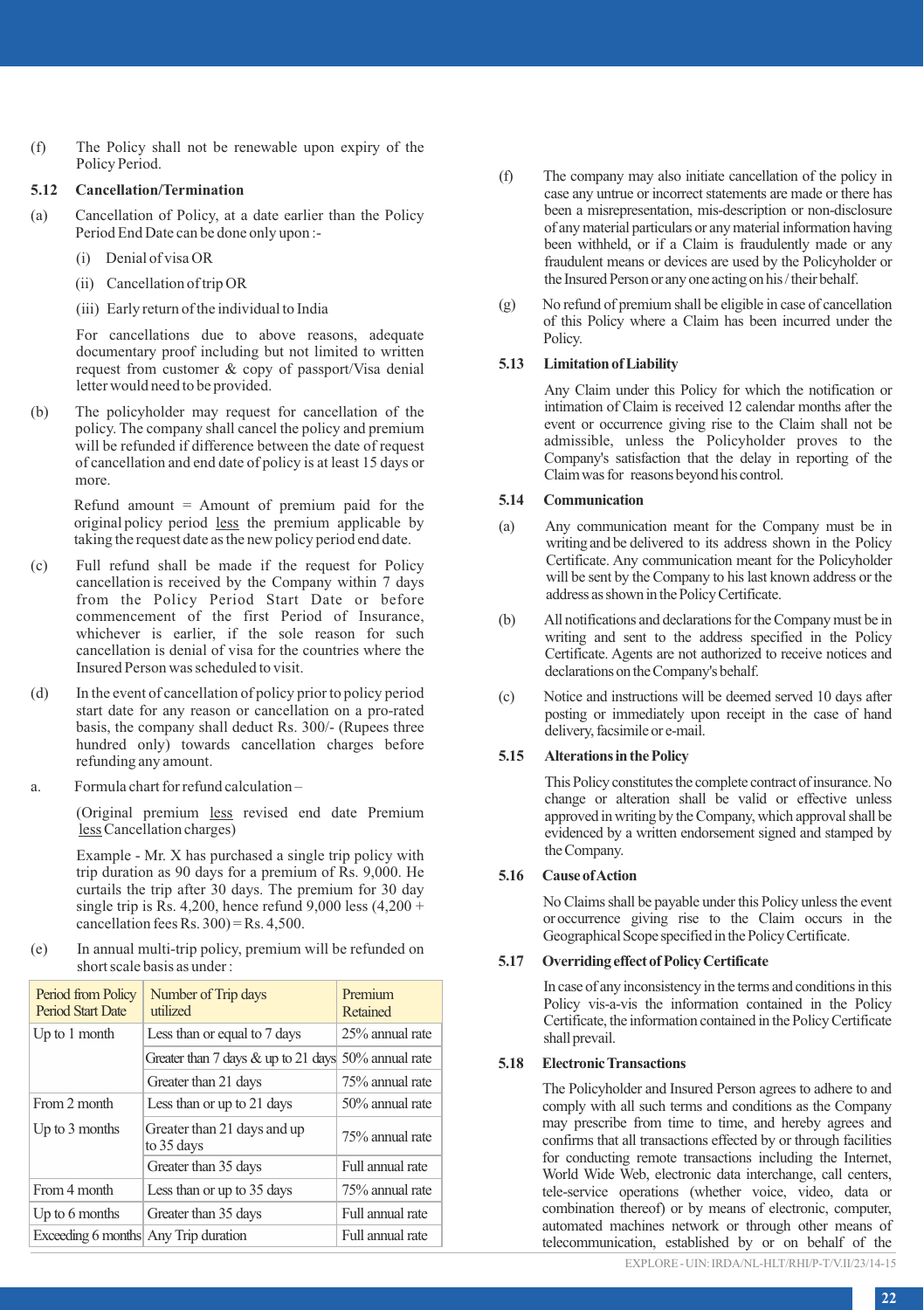Company, for and in respect of the Policy or its terms, or the Company's other products and services, shall constitute legally binding and valid transactions when done in adherence to and in compliance with the Company's terms and conditions for such facilities, as may be prescribed from time to time.

## **5.19 Grievances**

The Company has developed proper procedures and effective mechanism to address complaints by the customers. The Company is committed to comply with the Regulations, standards which have been set forth in the Regulations, Circulars issued by the Authority (IRDAI) from time to time in this regard.

(a) If the Policyholder / Insured Person has a grievance that the Policyholder / Insured Person wishes the Company to redress, the Policyholder / Insured Person may contact the Company with the details of the grievance through:

Website: www.careinsurance.com

Email: customerfirst@careinsurance.com

Contact No.:1800-102-4488 / 1800-102-6655

Courier: Any of Our Branch Office or corporate office

The Policyholder/Insured Person may also approach the grievance cell at any of the Company's branches with the details of his/her grievance during the Company's working hours from Monday to Friday.

(b) If the Policyholder / Insured Person is not satisfied with the Company's redressal of the Policyholder's / Insured Person's grievance through one of the above methods, the Policyholder / Insured Person may contact the Company's Head of Customer Service at:

Head - Customer Services,

Care Health Insurance Limited,

(Formerly known as Religare Health Insurance Company Limited)

Unit No. 604 - 607, 6th Floor, Tower C,

Unitech Cyber Park, Sector-39,

Gurugram-122001 (Haryana)

(c) If the Policyholder / Insured Person is not satisfied with the Company's redressal of the Policyholder's / Insured Person's grievance through one of the above methods, the Policyholder / Insured Person may approach the nearest Insurance Ombudsman for resolution of the grievance. The contact details of Ombudsman offices are on the next page: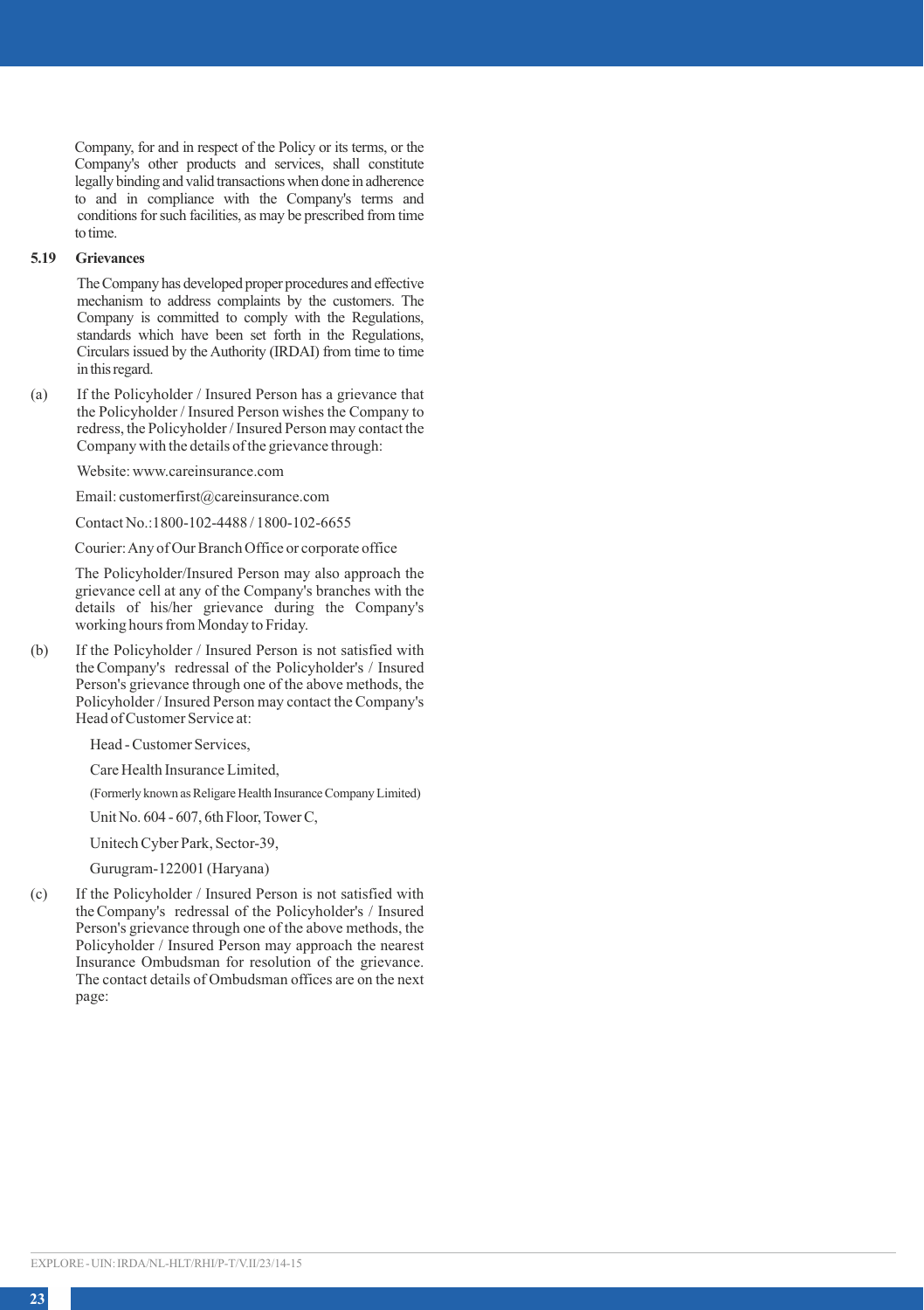| <b>Office of the Ombudsman</b> | <b>Contact Details</b>                                                                                                                                                                                                                                                   | <b>Jurisdiction of Office (Union</b><br><b>Territory, District)</b>                  |
|--------------------------------|--------------------------------------------------------------------------------------------------------------------------------------------------------------------------------------------------------------------------------------------------------------------------|--------------------------------------------------------------------------------------|
| <b>AHMEDABAD</b>               | Insurance Ombudsman.<br>Office of the Insurance Ombudsman,<br>Jeevan Prakash Building, 6th floor, Tilak Marg, Relief Road,<br>Ahmedabad $-380001$ .<br>Tel.: 079 - 25501201/02/05/06<br>E-mail: bimalokpal.ahmedabad@ecoi.co.in                                          | Gujarat, Dadra & Nagar<br>Haveli, Daman and Diu                                      |
| <b>BENGALURU</b>               | Insurance Ombudsman,<br>Office of the Insurance Ombudsman,<br>Jeevan Soudha Building, PID No. 57-27-N-19<br>Ground Floor, 19/19, 24th Main Road, JP Nagar, Ist Phase,<br>BENGALURU - 560 078.<br>Tel.: 080-22222049 / 22222048<br>Email: bimalokpal.bengaluru@ecoi.co.in | Karnataka                                                                            |
| BHOPAL                         | Insurance Ombudsman.<br>Office of the Insurance Ombudsman.<br>Janak Vihar Complex, 2nd Floor, 6, Malviya Nagar, Opp. Airtel,<br>Near New Market, BHOPAL (M.P.)-462 003.<br>Tel.: 0755-2769201 / 9202, Fax: 0755-2769203<br>E-mail: bimalokpal.bhopal@ecoi.co.in          | Madhya Pradesh &<br>Chhattisgarh                                                     |
| <b>BHUBANESHWAR</b>            | Insurance Ombudsman,<br>Office of the Insurance Ombudsman,<br>62, Forest Park, BHUBANESHWAR-751 009.<br>Tel.: 0674 - 2596461 / 2596455, Fax: 0674-2596429<br>E-mail: bimalokpal.bhubaneswar@ecoi.co.in                                                                   | Orissa                                                                               |
| <b>CHANDIGARH</b>              | Insurance Ombudsman,<br>Office of the Insurance Ombudsman,<br>S.C.O. No.101-103, 2nd Floor, Batra Building. Sector 17-D,<br>CHANDIGARH-160 017.<br>Tel.: 0172 - 2706196 / 2706468, Fax: 0172-2708274<br>E-mail: bimalokpal.chandigarh@ecoi.co.in                         | Punjab, Haryana,<br>Himachal Pradesh,<br>Jammu & Kashmir,<br>Chandigarh              |
| <b>CHENNAI</b>                 | Insurance Ombudsman,<br>Office of the Insurance Ombudsman,<br>Fathima Akhtar Court, 4th Floor, 453, Anna Salai, Teynampet,<br>CHENNAI-600 018.<br>Tel.: 044-24333668 / 24335284, Fax: 044-24333664<br>E-mail: bimalokpal.chennai@ecoi.co.in                              | Tamil Nadu, Pondicherry<br>Town and Karaikal<br>(which are part of<br>Pondicherry)   |
| <b>DELHI</b>                   | Insurance Ombudsman,<br>Office of the Insurance Ombudsman,<br>2/2 A, Universal Insurance Bldg., Asaf Ali Road,<br>NEW DELHI-110 002.<br>Tel.: 011 - 23232481 / 23213504<br>E-mail: bimalokpal.delhi@ecoi.co.in                                                           | Delhi                                                                                |
| <b>GUWAHATI</b>                | Insurance Ombudsman.<br>Office of the Insurance Ombudsman,<br>"Jeevan Nivesh", 5th Floor, Near Panbazar Overbridge, S.S.<br>Road, GUWAHATI-781 001 (ASSAM).<br>Tel.: 0361 - 2632204 / 2602205<br>E-mail: bimalokpal.guwahati@ecoi.co.in                                  | Assam, Meghalaya,<br>Manipur, Mizoram,<br>Arunachal Pradesh,<br>Nagaland and Tripura |
| <b>HYDERABAD</b>               | Insurance Ombudsman.<br>Office of the Insurance Ombudsman.<br>6-2-46, 1st Floor, Moin Court, Lane Opp. Saleem Function<br>Palace, A.C. Guards, Lakdi-Ka-Pool, HYDERABAD-500 004.<br>Tel.: 040 - 67504123 / 23312122<br>E-mail: bimalokpal.hyderabad@ecoi.co.in           | Andhra Pradesh,<br>Telangana and Yanam - a<br>part of Territory of<br>Pondicherry    |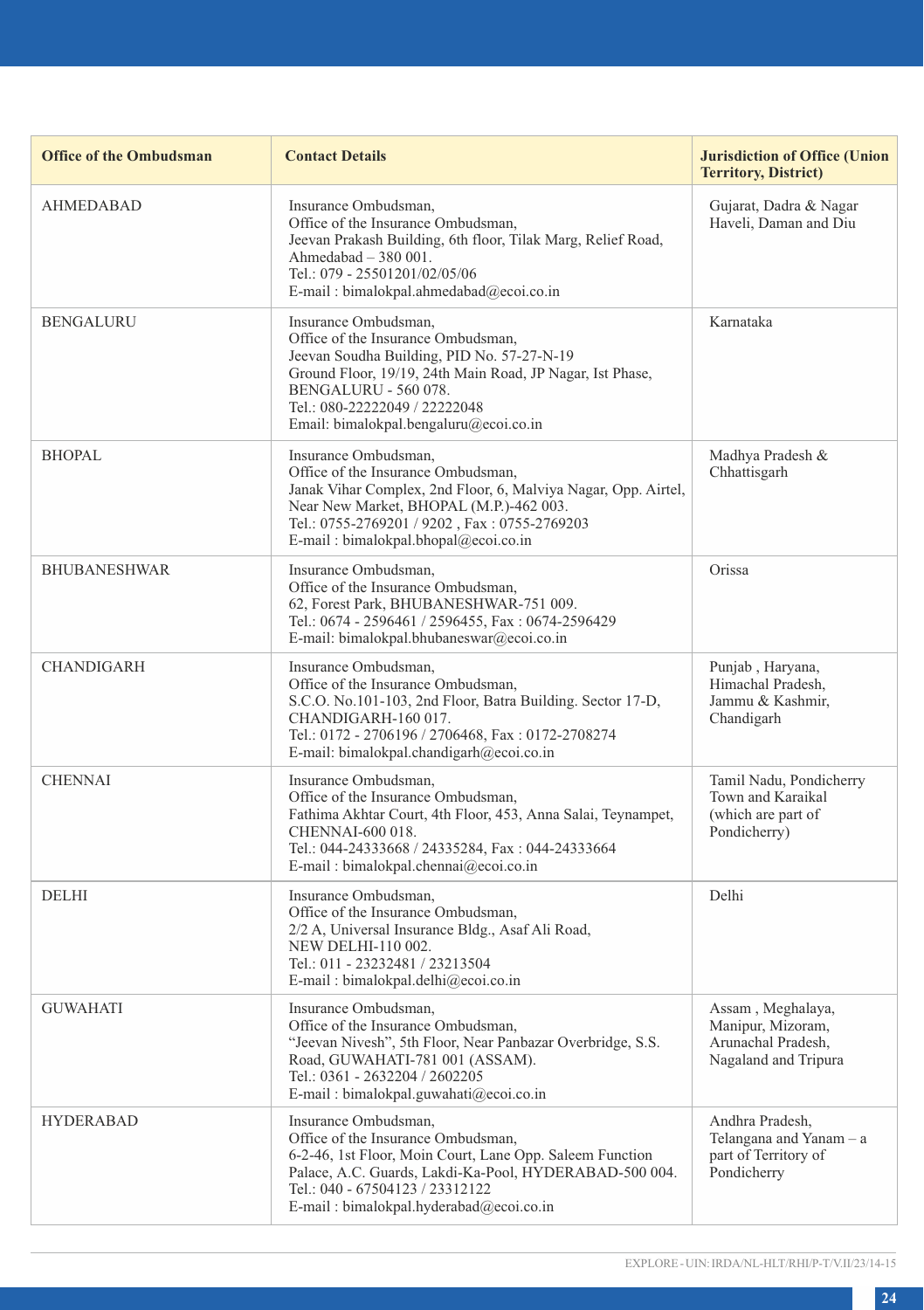| <b>Office of the Ombudsman</b> | <b>Contact Details</b>                                                                                                                                                                                                                              | <b>Jurisdiction of Office (Union</b><br><b>Territory, District)</b>                                                                                                                                                                                                                                                                                                                                                                                                                                                          |
|--------------------------------|-----------------------------------------------------------------------------------------------------------------------------------------------------------------------------------------------------------------------------------------------------|------------------------------------------------------------------------------------------------------------------------------------------------------------------------------------------------------------------------------------------------------------------------------------------------------------------------------------------------------------------------------------------------------------------------------------------------------------------------------------------------------------------------------|
| <b>JAIPUR</b>                  | Insurance Ombudsman,<br>Office of the Insurance Ombudsman,<br>Jeevan Nidhi - II Bldg., Gr. Floor, Bhawani Singh Marg, Jaipur -<br>302 005.<br>Tel.: 0141-2740363<br>Email: Bimalokpal.jaipur@ecoi.co.in                                             | Rajasthan                                                                                                                                                                                                                                                                                                                                                                                                                                                                                                                    |
| <b>ERNAKULAM</b>               | Insurance Ombudsman,<br>Office of the Insurance Ombudsman.<br>2nd Floor, Pulinat Bldg., Opp. Cochin Shipyard, M.G. Road,<br>ERNAKULAM-682 015.<br>Tel.: 0484-2358759/2359338, Fax: 0484-2359336<br>E-mail: bimalokpal.ernakulam@ecoi.co.in          | Kerala, Lakshadweep, Mahe<br>- a part of Pondicherry                                                                                                                                                                                                                                                                                                                                                                                                                                                                         |
| <b>KOLKATA</b>                 | Insurance Ombudsman,<br>Office of the Insurance Ombudsman,<br>4th Floor, Hindustan Bldg. Annexe, 4, C.R. Avenue,<br>Kolkata - 700 072.<br>Tel: 033-22124339/22124340, Fax: 033-22124341<br>E-mail: bimalokpal.kolkata@ecoi.co.in                    | West Bengal, Andaman &<br>Nicobar Islands, Sikkim                                                                                                                                                                                                                                                                                                                                                                                                                                                                            |
| <b>LUCKNOW</b>                 | Insurance Ombudsman,<br>Office of the Insurance Ombudsman,<br>6th Floor, Jeevan Bhawan, Phase-2, Nawal Kishore Road,<br>Hazaratganj, LUCKNOW-226 001.<br>Tel.: 0522 - 2231330 / 2231331, Fax: 0522-2231310<br>E-mail: bimalokpal.lucknow@ecoi.co.in | Districts of Uttar Pradesh:<br>Laitpur, Jhansi, Mahoba,<br>Hamirpur, Banda, Chitrakoot,<br>Allahabad, Mirzapur,<br>Sonbhabdra, Fatehpur,<br>Pratapgarh, Jaunpur, Varanasi,<br>Gazipur, Jalaun, Kanpur,<br>Lucknow, Unnao, Sitapur,<br>Lakhimpur, Bahraich,<br>Barabanki, Raebareli, Sravasti,<br>Gonda, Faizabad, Amethi,<br>Kaushambi, Balrampur, Basti,<br>Ambedkarnagar, Sultanpur,<br>Maharajgang, Santkabirnagar,<br>Azamgarh, Kushinagar,<br>Gorkhpur, Deoria, Mau,<br>Ghazipur, Chandauli, Ballia,<br>Sidharathnagar. |
| <b>MUMBAI</b>                  | Insurance Ombudsman,<br>Office of the Insurance Ombudsman,<br>3rd Floor, Jeevan Seva Annexe, S.V. Road, Santacruz(W),<br>MUMBAI-400 054.<br>Tel.: 022 - 26106552 / 26106960<br>Fax: 022 - 26106052<br>Email: bimalokpal.mumbai@ecoi.co.in           | Goa,<br>Mumbai Metropolitan<br>Region<br>excluding Navi Mumbai &<br>Thane                                                                                                                                                                                                                                                                                                                                                                                                                                                    |
| <b>NOIDA</b>                   | Office of the Insurance Ombudsman,<br>Bhagwan Sahai Palace<br>4th Floor, Main Road, Naya Bans, Sector 15,<br>Distt: Gautam Buddh Nagar,<br>U.P-201301.<br>Tel.: 0120-2514250 / 2514252 / 2514253<br>Email: bimalokpal.noida@ecoi.co.in              | State of Uttaranchal and the<br>following Districts of Uttar<br>Pradesh: Agra, Aligarh, Bagpat,<br>Bareilly, Bijnor, Budaun,<br>Bulandshehar, Etah, Kanooj,<br>Mainpuri, Mathura, Meerut,<br>Moradabad, Muzaffarnagar,<br>Oraivva, Pilibhit, Etawah.<br>Farrukhabad, Firozbad,<br>Gautambodhanagar, Ghaziabad,<br>Hardoi, Shahjahanpur, Hapur,<br>Shamli, Rampur, Kashganj,<br>Sambhal, Amroha, Hathras,<br>Kanshiramnagar, Saharanpur                                                                                       |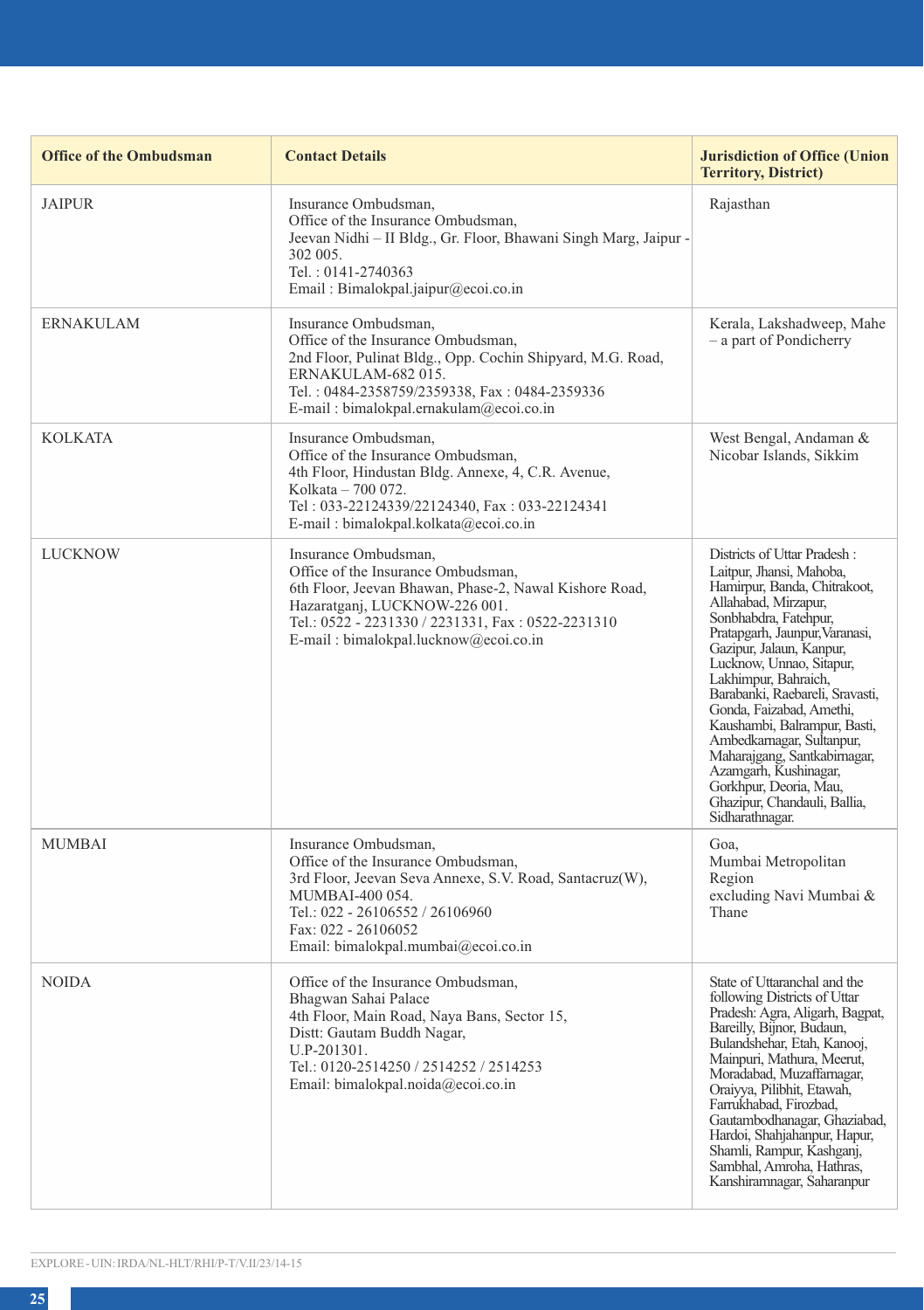| <b>Office of the Ombudsman</b> | <b>Contact Details</b>                                                                                                                                                                                                                | <b>Jurisdiction of Office (Union</b><br><b>Territory, District)</b>                       |
|--------------------------------|---------------------------------------------------------------------------------------------------------------------------------------------------------------------------------------------------------------------------------------|-------------------------------------------------------------------------------------------|
| <b>PATNA</b>                   | Office of the Insurance Ombudsman.<br>1st Floor, Kalpana Arcade Building,<br>Bazar Samiti Road, Bahadurpur,<br>Patna 800 006.<br>Tel.: $0612 - 2680952$<br>Email: bimalokpal.patna@ecoi.co.in                                         | Bihar, Jharkhand                                                                          |
| <b>PUNE</b>                    | Insurance Ombudsman,<br>Office of the Insurance Ombudsman,<br>Jeevan Darshan Bldg., 2nd Floor, C.T.S. No.s. 195 to 198, N.C.<br>Kelkar Road, Narayan Peth, Pune - 411 030.<br>Tel.: 020-41312555<br>Email: bimalokpal.pune@ecoi.co.in | Maharashtra.<br>Area of Navi Mumbai and<br>Thane excluding Mumbai<br>Metropolitan Region. |

The updated details of Insurance Ombudsman are available on website of IRDAI: www.irda.gov.in, on the website of General Insurance Council: www.gicouncil.org.in, on the Company's website www.careinsurance.com or from any of the Company's offices. Address and contact number of Executive Council of Insurers –

Office of the 'Executive Council of Insurers' Secretary General/Secretary, 3rd Floor, Jeevan Seva Annexe, S.V. Road, Santacruz(W), Mumbai - 400 054. Tel : 022-26106889/671/980 Fax : 022-26106949 Email - inscoun@ecoi.co.in